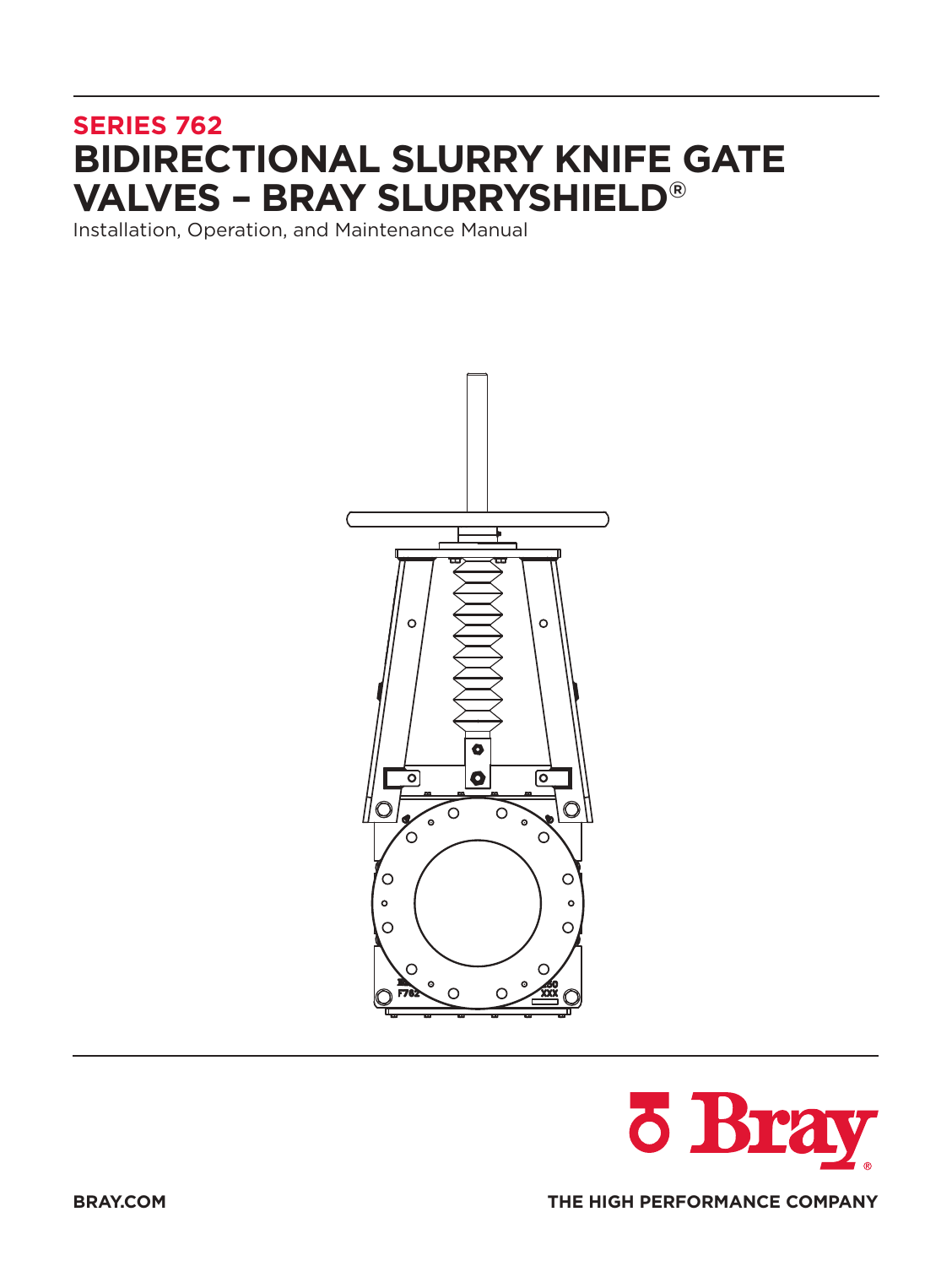### **TABLE OF CONTENTS**

| 0.0  | Definition of Terms                      | 3  |
|------|------------------------------------------|----|
| 1.0  | Introduction                             | 4  |
| 2.0  | Parts Identification                     | 5  |
| 3.0  | Valve Identification                     | 6  |
| 4.0  | Safety Information                       | 7  |
| 5.0  | Hazard-Free Use                          | 8  |
| 6.0  | <b>Qualified Personnel</b>               | 9  |
| 7.0  | <b>Handling Requirements</b>             | 10 |
| 8.0  | Storage                                  | 11 |
| 9.0  | Installation & Commissioning             | 13 |
| 10.0 | Operation                                | 17 |
| 11.0 | <b>Actuation and Travel Stop Setting</b> | 18 |
| 12.0 | Lockout                                  | 19 |
| 13.0 | <b>Standard Maintenance</b>              | 20 |
| 14.0 | <b>Field Adjustments</b>                 | 23 |
| 15.0 | <b>Actuator Conversion</b>               | 26 |
| 16.0 | <b>Troubleshooting Guide</b>             | 28 |
| 17.0 | <b>Return Merchandise Authorization</b>  | 29 |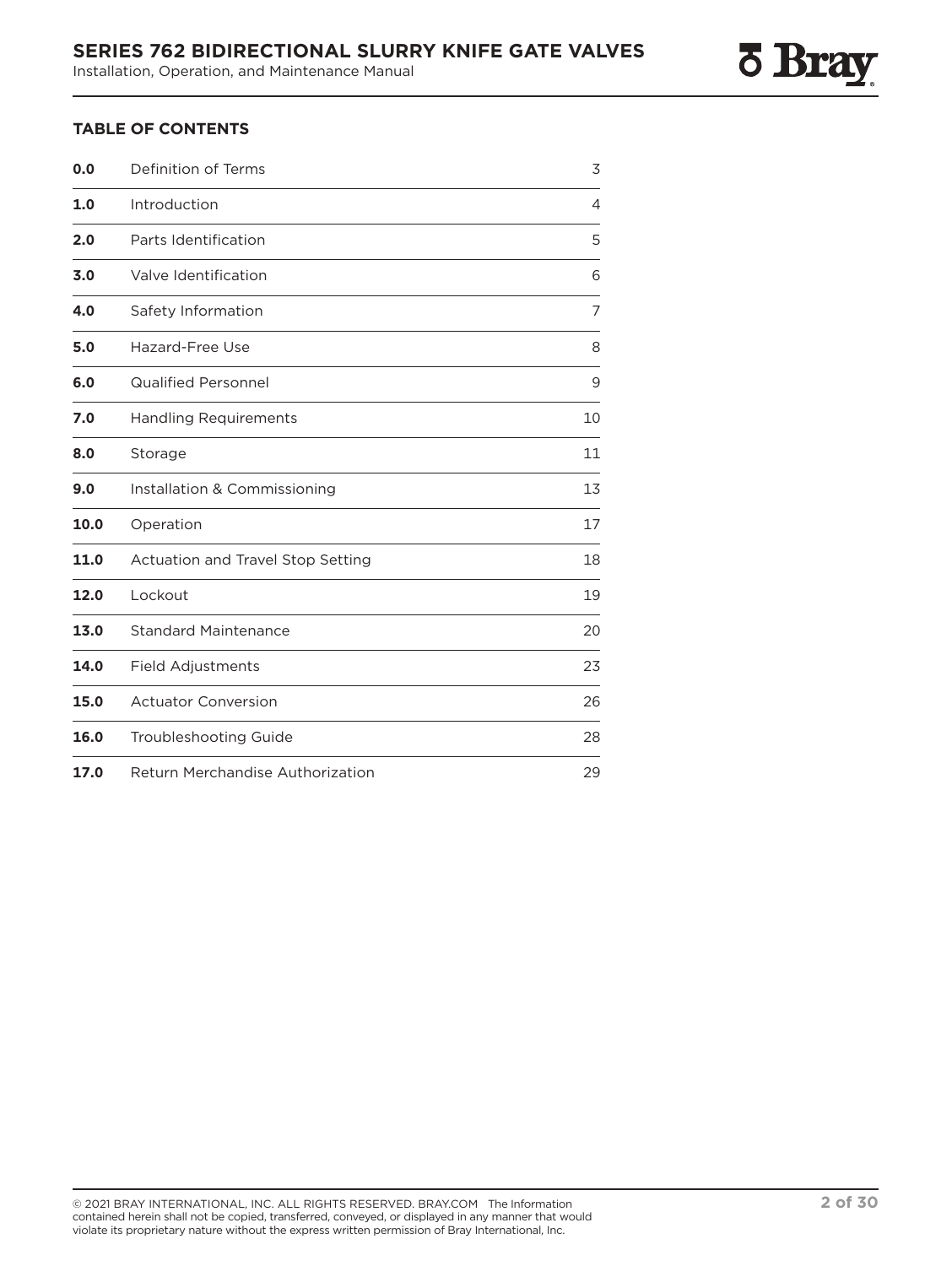

### **READ AND FOLLOW THESE INSTRUCTIONS CAREFULLY. SAVE THIS MANUAL FOR FUTURE USE.**

### **0.0 DEFINITION OF TERMS**

All information within this manual is relevant to the safe operation and proper care of your Bray valve. Please understand the following examples of information used throughout this manual.

### **0.0 IDENTIFIES CHAPTER HEADING**

**0.00** Identifies and explains sequential procedure to be performed.

**NOTE**: Provides important information related to a procedure.

**SAFETY STATEMENTS**: To prevent unwanted consequences.

**WARNING**

Indicates a potentially hazardous situation which, if not avoided, could result in death or serious injury.

## **CAUTION**

Indicates a potentially hazardous situation which, if not avoided, may result in minor or moderate injury.

### **NOTICE**

Used without the safety alert symbol, indicates a potential situation which, if not avoided, may result in an undesirable result or state, including property damage.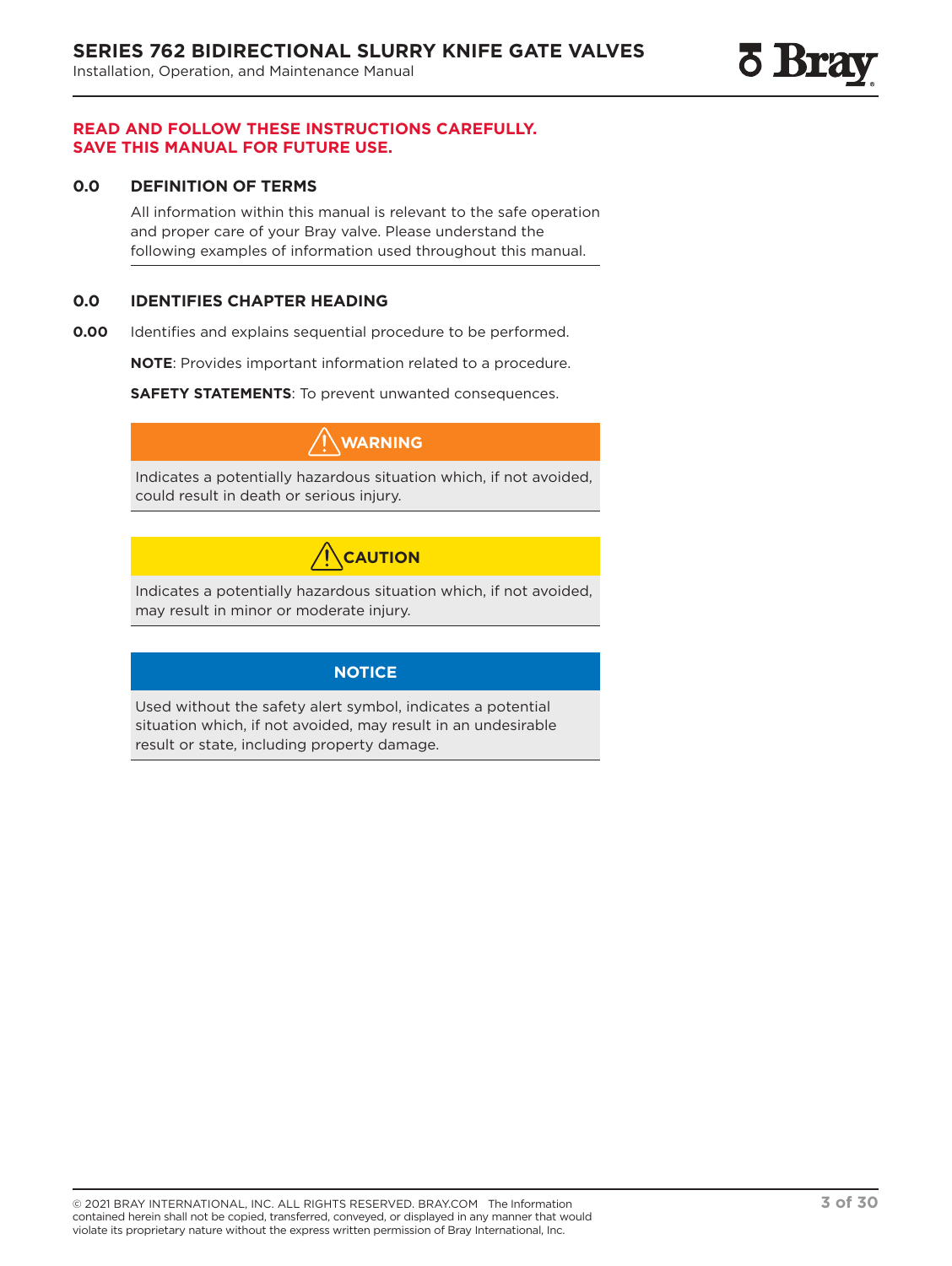### **1.0 INTRODUCTION**

**WARNING**

Do not exceed the maximum pressure rating of the valve at any time during in operation.

**1.1** Series 762 is a slurry knife gate valve with two elastomer seats which provide the bidirectional shut-off; sealing is achieved by the elastomer sleeves inserted in the valve body from either side.

> Series 762 valve is suitable for on-off service only and is not recommended to be used in throttling application. The user should also check suitability for service with valve type, size, pressure rating and material of construction for the specific application.

For all pressure and temperature capabilities of the valve, please refer to relevant Bray brochures.

**1.2** Additional **product information** (such as application data, engineering specifications, actuator selection, etc.) is available from your local Bray distributor or sales representative, or online at **BRAY.COM**

> For complete details on the latest product **certifications**, visit **BRAY.COM/Certifications.**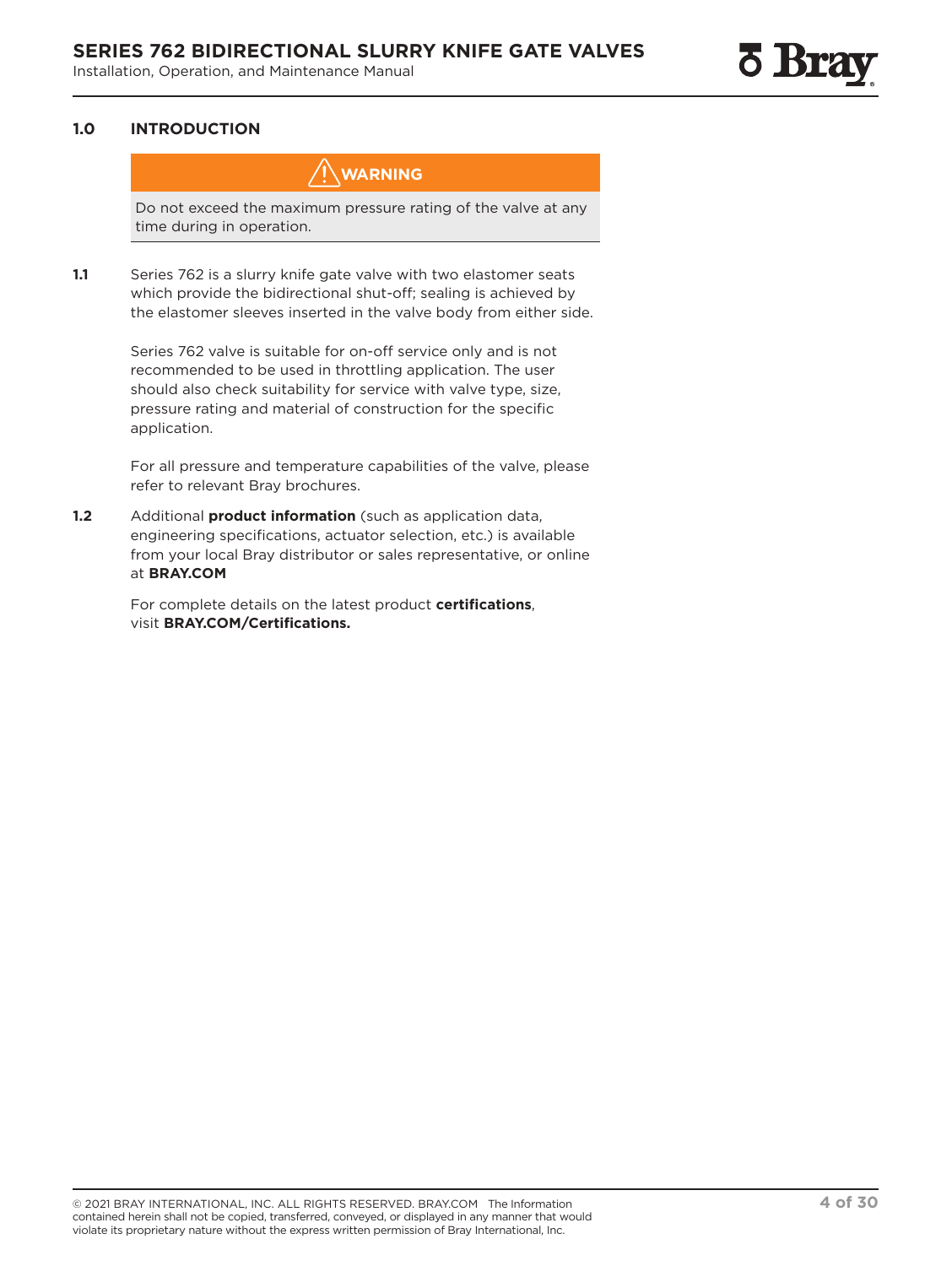

### **2.0 PARTS IDENTIFICATION**

**Figure 1:** Series 762 Exploded View

| Item           | <b>Description</b>                                                                                                                                                                   | Item                 | <b>Description</b>                      | Item                                                                                              | Description                                                     |
|----------------|--------------------------------------------------------------------------------------------------------------------------------------------------------------------------------------|----------------------|-----------------------------------------|---------------------------------------------------------------------------------------------------|-----------------------------------------------------------------|
| $\mathbf{1}$   | Body                                                                                                                                                                                 | $13$                 | Drain Plate (optional)                  | 25                                                                                                | <b>Thrust Bearing</b>                                           |
| $\overline{2}$ | Seat                                                                                                                                                                                 | 14                   | Drain Plate Fasteners & Washers (opt.)  | 26                                                                                                | Handwheel                                                       |
| 3              | Gate                                                                                                                                                                                 | 15                   | Drain Plug (optional)                   | 27                                                                                                | Stem                                                            |
| 4              | Secondary Seal                                                                                                                                                                       | 16                   | Seat Retainer                           | 28                                                                                                | Stem Nut                                                        |
| 5              | Gland Plate                                                                                                                                                                          | 17                   | Seat Retainer Screws                    | 29                                                                                                | Clevis                                                          |
| 6              | Gland Plate Fasteners & Washers                                                                                                                                                      | 18                   | Stem Guard                              | 30                                                                                                | Clevis Bolt                                                     |
| 7              | Locating Bush                                                                                                                                                                        | 19                   | Stem Guard Bolt & Nut                   | 31                                                                                                | Clevis Lock Nut                                                 |
| 8              | Body Mounting Bolt & Washer                                                                                                                                                          | 20                   | <b>Travel Stop Fastener</b>             | 32                                                                                                | <b>Bellows</b>                                                  |
| 9              | Body Mounting Nut & Washer                                                                                                                                                           | 21                   | Travel Stop                             | 33                                                                                                | <b>Bellows Flange</b>                                           |
| 10             | Grease Nipple                                                                                                                                                                        | 22                   | Grub Screws                             | 34                                                                                                | <b>Bellows Mounting Fasteners</b>                               |
| 11             | Body O-Ring                                                                                                                                                                          | 23                   | <b>Grease Nipple</b>                    | 35                                                                                                | Superstructure/Tower Assembly                                   |
| 12             | Drain Plate Gasket (optional)                                                                                                                                                        | 24                   | Handwheel Assembly Housing              | 36                                                                                                | Lock Out Bracket                                                |
|                | 18<br>٩r<br>19<br>20<br>21<br>22<br>$\overline{26}$<br>25<br>24<br>$\overline{23}$<br>28<br><≸<br>35<br>36<br>$\frac{33}{2}$<br>主<br>34<br>9<br>ð9<br>10<br>¢<br>00<br>00<br>þ<br>17 | $\Theta$<br>ÐW<br>00 | 29<br>G<br>C,<br>30<br>0<br>6<br>5<br>4 | 32<br>27<br>31<br>$\overline{\mathbf{3}}$<br>11<br>12<br>$\overline{13}$<br>$\overline{14}$<br>15 | 1<br>ದ0<br>$\bigoplus$<br>16<br><b>ර</b><br>$\overline{2}$<br>8 |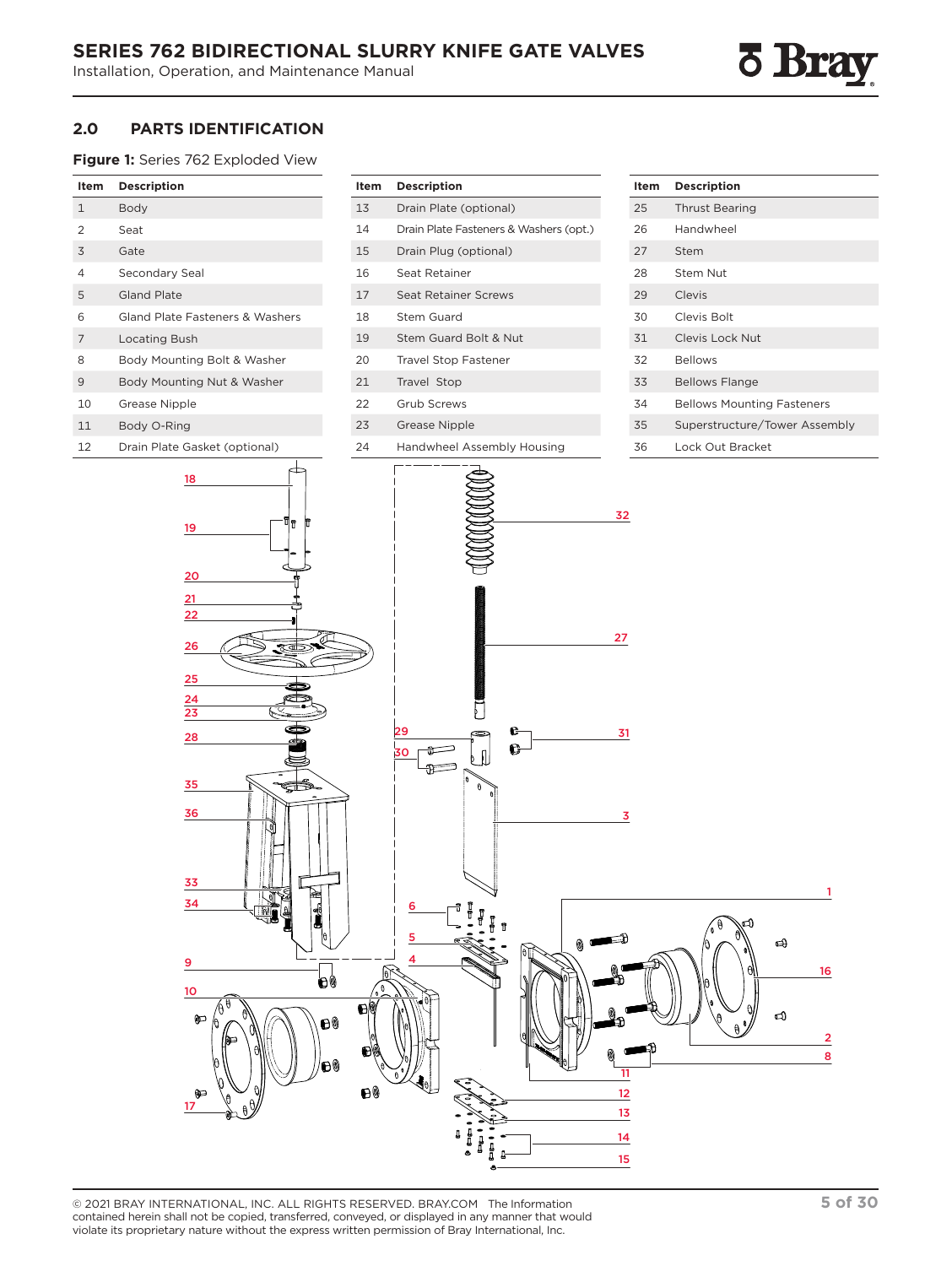### **3.0 VALVE IDENTIFICATION**

**3.1** All valves, actuators, or control products are provided with an identification tag that is unique to each device. The following table is a representation of information that may be included.

| Data                            | Label                | <b>Description</b>                                   |
|---------------------------------|----------------------|------------------------------------------------------|
| Serial Number                   | <b>SERIAL NUMBER</b> | Unique serial number of valve.                       |
| Valve Size                      | SIZE                 | Valve size e.g. 6 in/150 mm.                         |
| Model                           | <b>MODEL</b>         | Series number of the Valve                           |
| Flange Drill                    | FLG. DRILL           | Flange Drill e.g. ASME B16.5<br>CI 150.              |
| <b>Temperature Limits</b>       | MAX TEMP             | Maximum temperature in<br>$^{\circ}$ F/ $^{\circ}$ C |
| Maximum Permissible<br>Pressure | <b>CWP</b>           | Maximum permissible pressure<br>in psi/bar(g)        |
| <b>Body Material</b>            | <b>BODY</b>          | Material grade of body e.g.<br>CF8 (304) etc.        |
| Gate Material                   | GATE                 | Material grade of gate e.g. 304<br>Stainless Steel.  |
| <b>Packing Material</b>         | <b>PACKING</b>       | Material of packing e.g. PTFE<br>w/EPDM Quad Seal.   |
| Seat Material                   | <b>SEAT</b>          | Material of seat e.g. Buna-N.                        |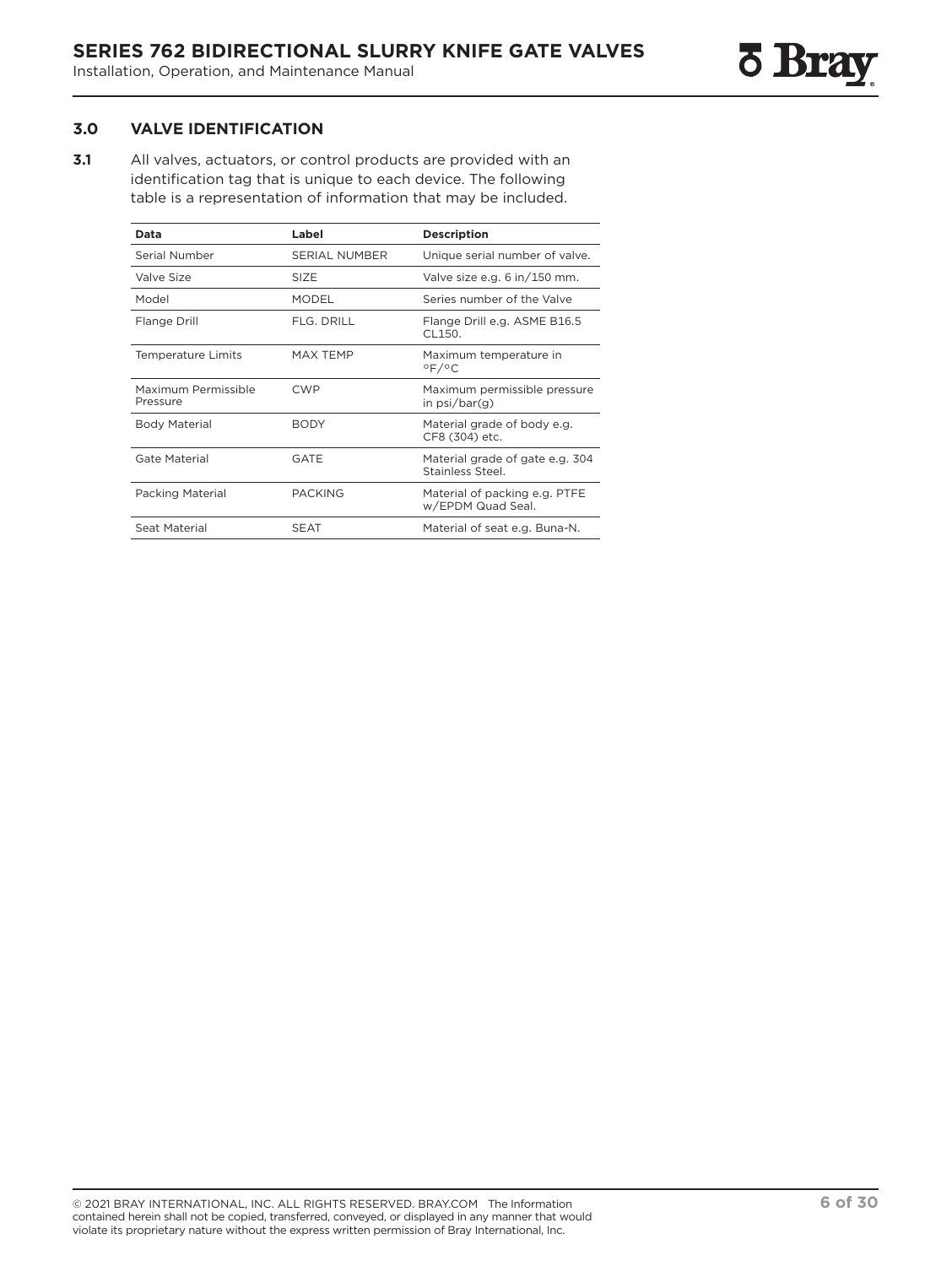### **NOTICE**

Failure to follow these procedures could affect product warranty.

## **WARNING**

- > The valve must only be installed, commissioned, operated, and repaired by qualified personnel.
- > The device generates a large mechanical force during normal operation.
- > All installation, commissioning, operation, and maintenance must be performed under strict observation of all applicable codes, standards, and safety regulations.
- > Observe all applicable safety regulations for valves installed in potentially explosive (hazardous) locations.

## **WARNING**

This valve will discharge media during cycling. This is normal operation and required to maintain a fully functioning valve. Do not install this valve over walkways, roadways, electrical or other equipment without the use of a discharge containment system.

<u>o Brs</u>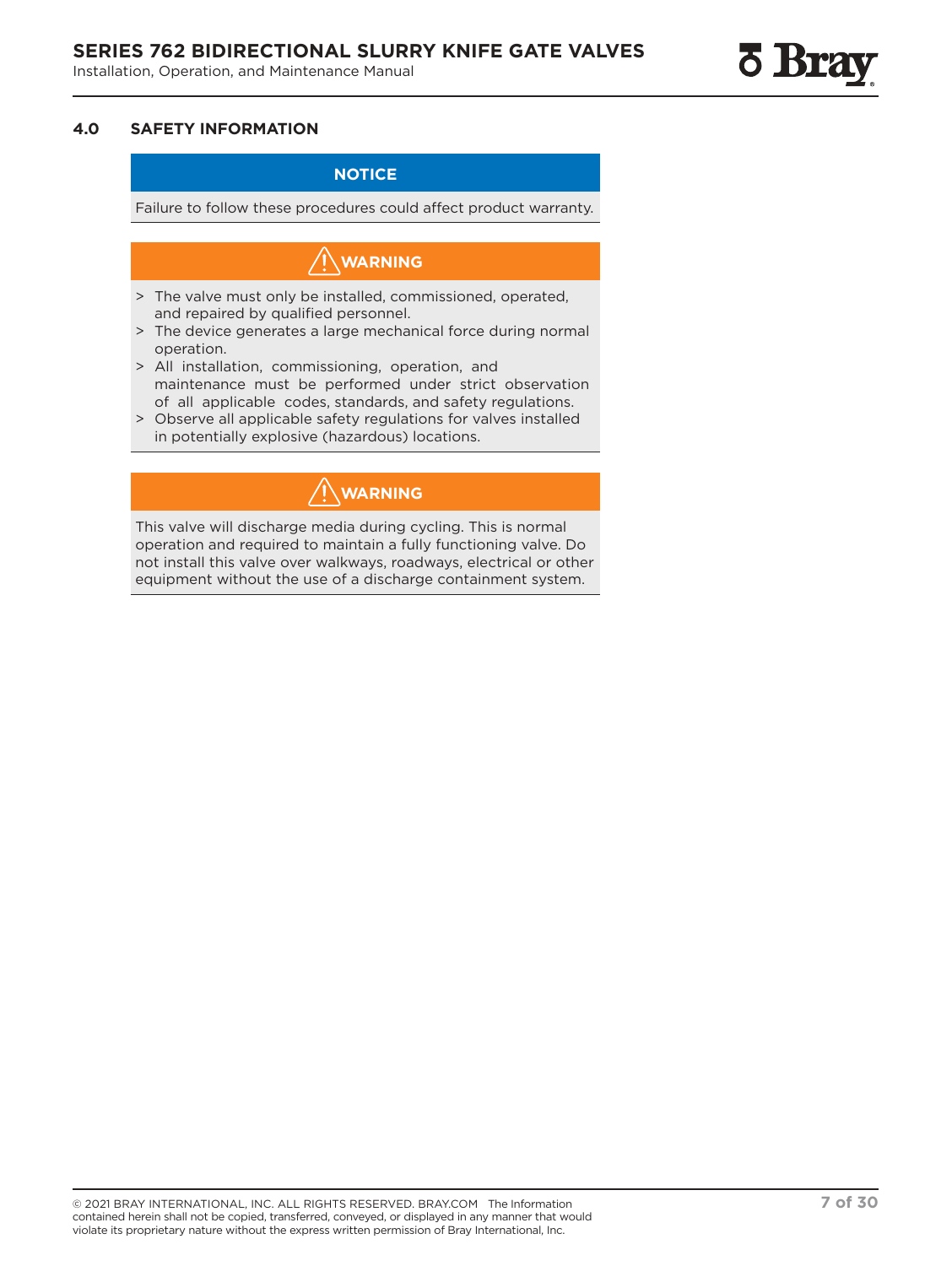### **5.0 HAZARD-FREE USE**

### **NOTICE**

Failure to follow these procedures could affect product warranty.

- **5.1** This device left the factory in proper condition to be safely installed and operated in a hazard-free manner. The notes and warnings in this document must be observed by the user if this safe condition is to be maintained and hazard-free operation of the device assured.
- **5.2** Take all necessary precautions to prevent damage to the valve due to rough handling, impact, or improper storage. Do not use abrasive compounds to clean the valve, or scrape metal surfaces with any objects.
- **5.3** The control systems in which the valve is installed must have proper safeguards — to prevent injury to personnel, or damage to equipment — should failure of system components occur.
- **5.4** The upper limits of permitted pressure and temperature (depending on the housing and liner materials) must be observed. These limits are shown on the valve identification tag.
- **5.5** The valve must not be operated until the following documents have been observed:
	- > Declaration on EU Directives
	- > IOM Manual (supplied with the product).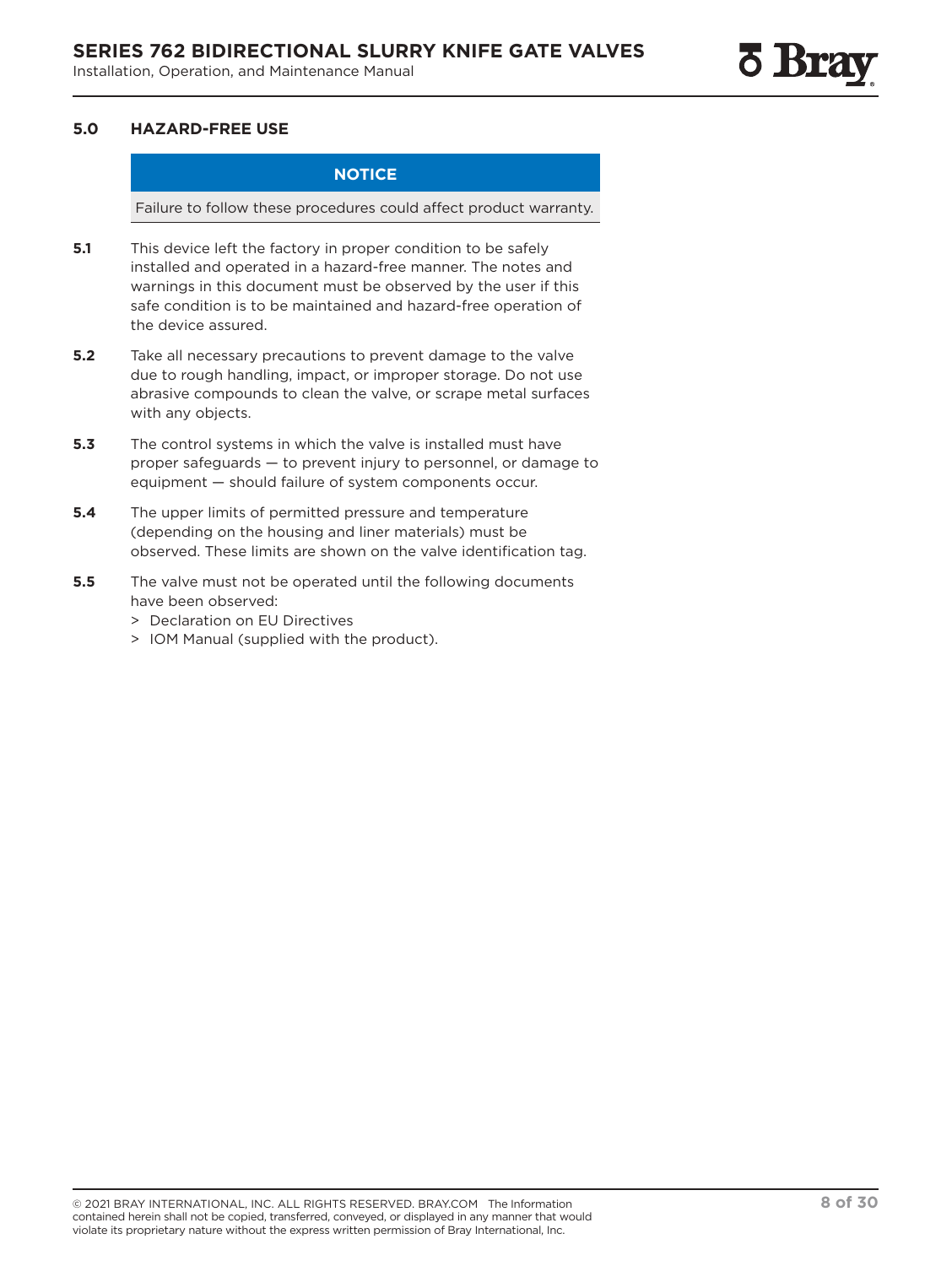### **6.0 QUALIFIED PERSONNEL**

### **NOTICE**

Failure to follow these procedures could affect product warranty.

- **6.1** A **qualified person** (in terms of this document) is one who is familiar with the installation, commissioning, and operation of the device, and who has appropriate qualifications, such as:
- 6.1.1 > Is trained in the operation and maintenance of electrical equipment and systems in accordance with established safety practices.
- 6.1.2 > Is trained or authorized to energize, de-energize, ground, tag, and lock electrical circuits and equipment in accordance with established safety practices.
- 6.1.3 > Is trained in the proper use and care of personal protective equipment (PPE) in accordance with established safety practices.
- 6.1.4 > Is trained in the commissioning, operation, and maintenance of equipment in hazardous locations — in cases where the device is installed in a potentially explosive (hazardous) location.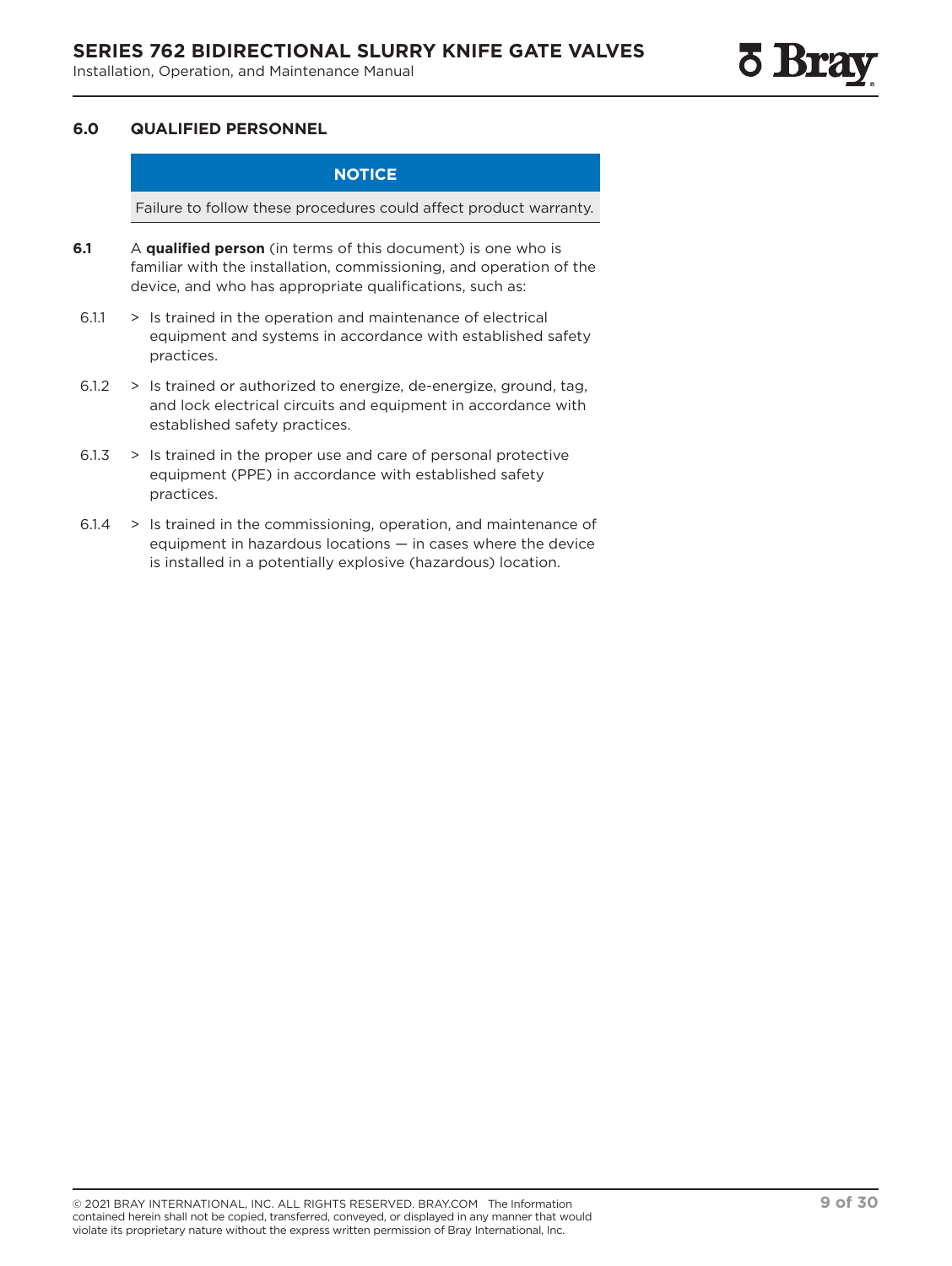### **7.0 HANDLING REQUIREMENTS**

- **7.1** Packed Valves
- 7.1.1 Crates: Lifting and handling of the packed valves in crates will be carried out by a fork lift truck, by means of the appropriate fork hitches.
- 7.1.2 Cases: The lifting of packed valves in cases will be carried out in the lifting points and in the center of gravity position which has been marked. The transportation of all packed material must be carried out safely and following the local safety regulations.
- **7.2** Unpacked Valves
- 7.2.1 Lifting and handling of valves should be carried out by using appropriate means and observing the carrying limits. Handling must be carried out on pallets, protecting all machined surfaces to avoid any damage.
- 7.2.2 With large bore valves, rigging the load must be carried out by using the appropriate tools to prevent the valve from falling or moving during the lifting and handling.

## **CAUTION**

For handling and/or lifting, the lifting equipment (fasteners, hooks, etc.) must be sized and selected while taking into account the product weight indicated in our packing list and/or delivery note. Lifting and handling must be performed only by qualified personnel.

Fasteners must be protected by plastic covers in sharp corner areas.

Caution must be taken during handling to avoid this equipment passing over workers, or over any other place where a possible fall could cause injury or damage. In all cases, local safety regulations must be respected.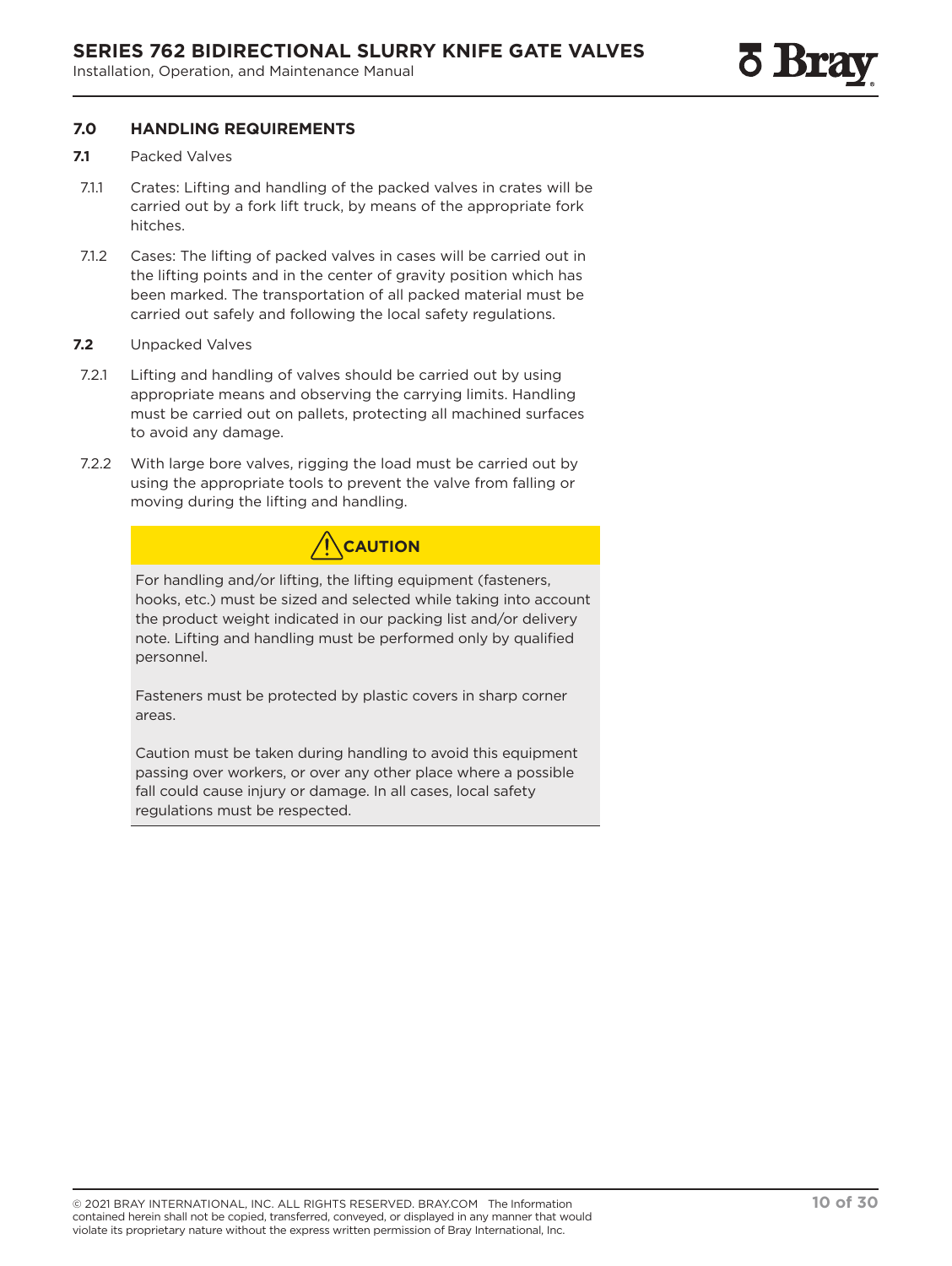### **8.0 STORAGE**

### **NOTICE**

The packaging is designed to protect the valve only during shipping. If you are not installing the valve immediately after delivery, then you must store it according to these requirements.

Failure to follow these procedures could affect product warranty.

### **NOTICE**

**Valves must be stored with the gate in the OPEN position.**

- **8.1 Short-term storage** is defined as storage of valves to allow for project construction and will be installed within a relatively short amount of time (typically one to three months). During short-term storage, the following is required:
- 8.1.1 The preferred storage location is a clean, dry, protected warehouse. Do not expose the valve to temperature extremes.
- 8.1.2 End protectors shall remain on the valve ends to prevent the entrance of dirt, debris, or insects/wildlife.
- 8.1.3 Remain in the original shipping container with the original packaging materials. This packaging method will not protect valves that will be stored outside, uncovered, and unprotected.
- 8.1.4 Storage of valves in an open, uncovered area is permissible, but requires provisions for inclement weather. The product must elevated from the ground on a pallet, a shelf, or other suitable surface, and must be covered with a secure, waterproof tarp.
- 8.1.5 **Do not** stack the valves on top of each other.
- 8.1.6 Manually actuated valves may be stored in the vertical or horizontal position. For air or hydraulic actuated valves, the preferred orientation is with the valve and cylinder in the vertical position. Access ports should be secured to prevent unauthorized entry and prevent contamination.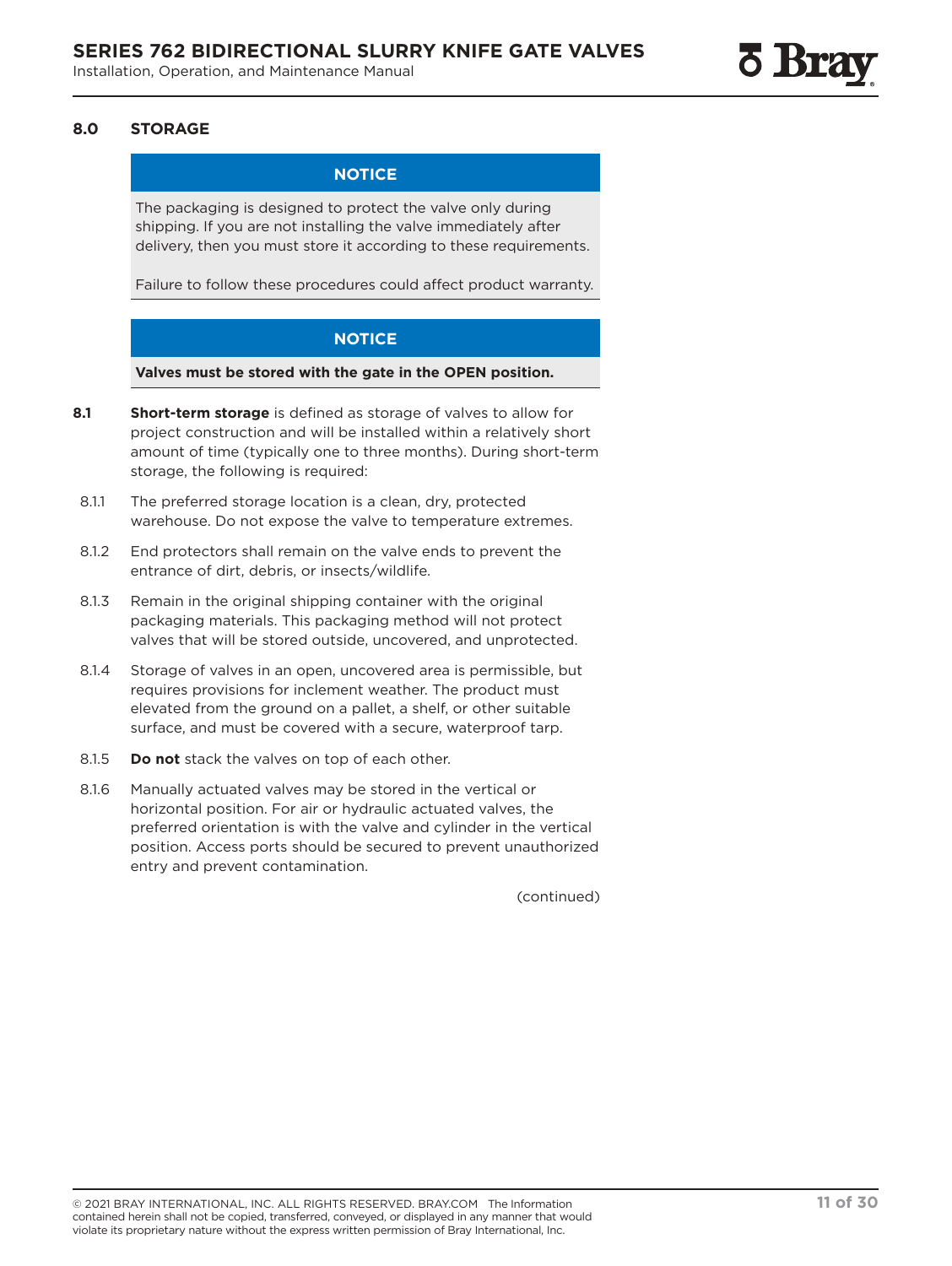- **8.2 Long-term storage** is defined as storage of valves longer than three months. During long-term storage, the following is required:
- 8.2.1 The storage location shall be a clean, dry, protected warehouse. Do not expose the valve to temperature extremes.
- 8.2.2 End protectors shall remain on the valve ends to prevent the entrance of dirt, debris, or insects/wildlife.
- 8.2.3 Product shall remain in the original shipping container with the original packaging materials.
- 8.2.4 **Do not** stack the valves on top of each other.
- 8.2.5 Manually actuated valves may be stored in the vertical or horizontal position. For air or hydraulic actuated valves, the preferred orientation is with the valve and cylinder in the vertical position. Access ports should be secured to prevent unauthorized entry and prevent contamination.
- 8.2.6 Valves and equipment containing elastomers, including O-rings, must be stored in a climate-controlled warehouse according to SAE-ARP5316D requiring:
	- > The ambient relative humidity to be less than 75%.
	- > No exposure from direct ultraviolet or sunlight.
	- > Protection from ozone generating equipment or combustible gases and vapors.
	- > Storage at temperatures below 100°F (38°C), away from direct sources of heat.
	- > No exposure to ionizing radiation.
- 8.2.7 Storage inspection visual inspection shall be performed on a semi-annual basis and results recorded. Inspection, as a minimum, shall include reviewing the following:
	- > Packaging.
	- > Flange covers.
	- > Dryness.
	- > Cleanliness.
- **8.3** Actuators to be stored with all cable/pneumatic entries plugged to prevent entry of foreign material.
- **8.4 Do not** stack the valves on top of each other.
- **8.5** Leave protective caps and covers on the product.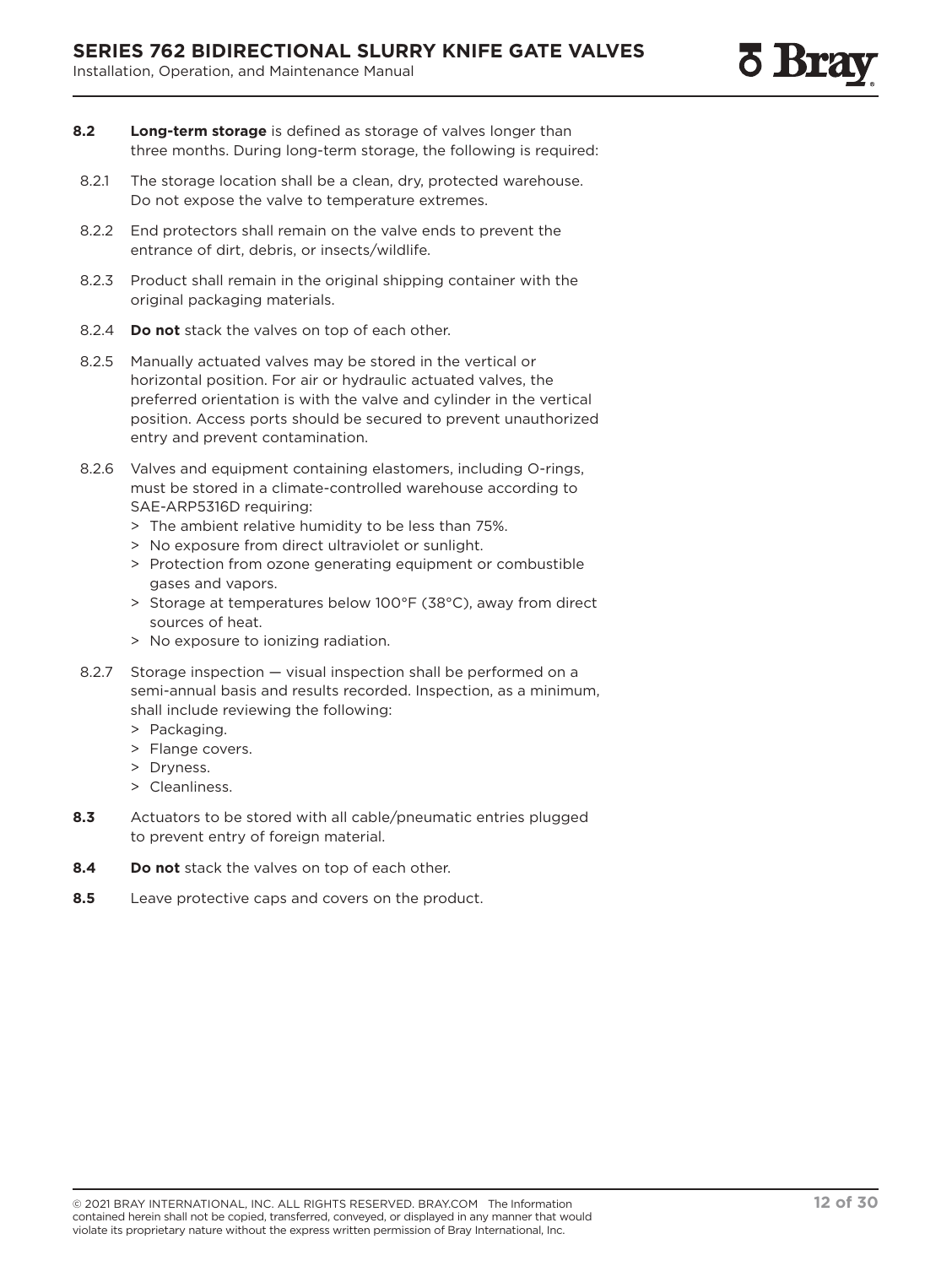

### **9.0 INSTALLATION AND COMMISSIONING**

**WARNING**

Verify line is depressurized before installing, removing, or repairing a valve or operator.

Do not pressurize the line without an operator on the valve.

## **CAUTION**

When used with other than flat faced flanges or when the pipe protrudes past the flange face, appropriate Seat retainer ring must be used. Failure to use seat retainer ring may result in premature failure of the valve sleeves due to excessive compression of elastomer sleeves.

Gate must be in the OPEN position during installation

- **9.1** Before installing the valve, check the valve body port for any foreign material that may have collected during shipping or storage.
- 9.1.1 Seats require lubrication before installation; please refer to section "Lubrication" (page 20).
- 9.1.2 These valves can be mounted with flow in either direction.
- 9.1.3 The retainers of the valve are elastomer coated which functions as the gasket for installation into the pipeline.
- 9.1.4 Tighten bolts in a crisscross pattern for uniform tightness of flanges. See **Figure 2** for alternating sequence.
- 9.1.5 Exceeding recommended torque values will reduce the overall valve performance and may permanently damage the seat or other parts. See **Table 1** on the following page for maximum flange bolt tightening torques for metallic and FRP flanges.
- 9.1.6

Series 762 is designed for installation in conventional bolted flange connections. The pipeline companion flanges should be raised or flat type to ensure full sleeve support and a continuous unvarying ID., if slip-on flanges are used, the pipe should be cut square & welded in position with the pipe end to match evenly with the flange face.

9.1.7 Ensure the mating line flanges are properly aligned prior to installation.

**Figure 2:** Bolt Tightening Sequence

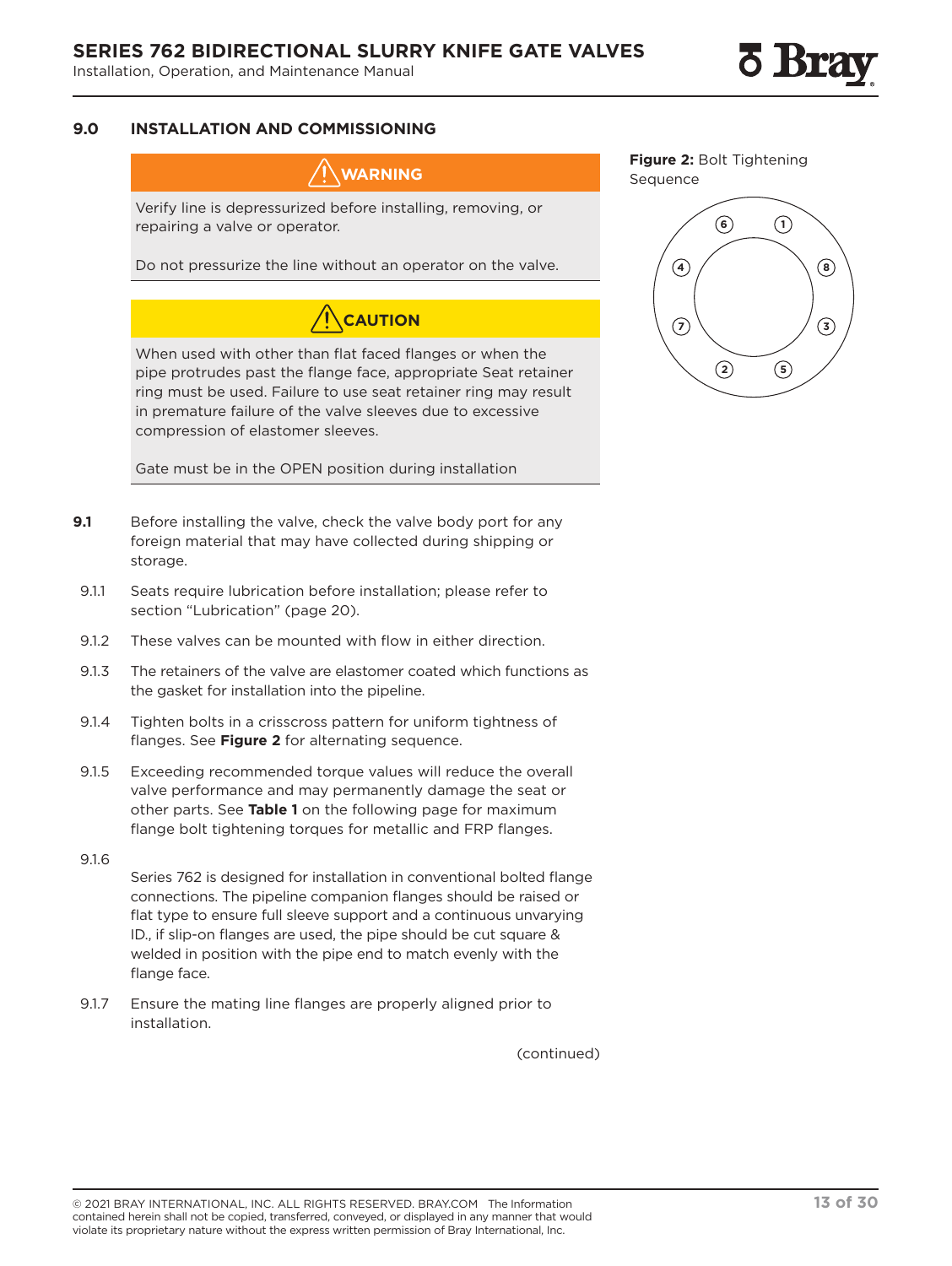### **SERIES 762 BIDIRECTIONAL SLURRY KNIFE GATE VALVES**

Installation, Operation, and Maintenance Manual

### **9.2 FLANGING DETAILS AND MOUNTING HARDWARE**

- 9.2.1 Series 762 is a flanged valve & uses threaded bolts to mount between pipeline flanges.
- 9.2.2 Please refer to the tag plate the pipeline flange the valve is designed to mate with and select mounting hardware accordingly.
- 9.2.3 For the number of bolts necessary and bolt diameter, please refer to the applicable flange standard listed in **Table 1** below.

|                | Size<br>Valve | ៵<br><b>Total Number</b><br>holes | size<br>Bolt/Stud<br>(S)        | Flange thickness<br>(F)mm | $(R)$ mm<br>Raised face<br>height | depth<br>including<br>Flange<br>hole | œ<br>thickness<br>retaine<br>flange | Tightening<br>ē<br>Torque | Standard<br>ω<br>flang | ත     | ige<br>De<br>Tightening<br>Torque for<br>FRP flange |
|----------------|---------------|-----------------------------------|---------------------------------|---------------------------|-----------------------------------|--------------------------------------|-------------------------------------|---------------------------|------------------------|-------|-----------------------------------------------------|
| <b>NPS</b>     | DN            |                                   |                                 |                           |                                   | in                                   | mm                                  | ft-Ib                     | $N-m$                  | ft-Ib | $N-m$                                               |
| 3              | 80            |                                   |                                 |                           |                                   | 0.98                                 | 25.0                                | 40                        | 54                     | 25    | 34                                                  |
| $\overline{4}$ | 100           |                                   |                                 |                           |                                   | 1.02                                 | 26.0                                | 40                        | 54                     | 25    | 34                                                  |
| 6              | 150           |                                   |                                 |                           |                                   | 1.18                                 | 30.0                                | 70                        | 95                     | 49    | 66                                                  |
| 8              | 200           |                                   |                                 |                           |                                   | 1.18                                 | 30.0                                | 70                        | 95                     | 49    | 66                                                  |
| 10             | 250           |                                   |                                 |                           |                                   | 1.18                                 | 30.0                                | 110                       | 150                    | 65    | 88                                                  |
| 12             | 300           |                                   | Refer to the<br>Flange Standard |                           |                                   | 1.18                                 | 30.0                                | 110                       | 150                    | 65    | 88                                                  |
| 14             | 350           |                                   |                                 |                           |                                   | 1.49                                 | 38.0                                | 170                       | 230                    | 100   | 136                                                 |
| 16             | 400           |                                   |                                 |                           |                                   | 1.49                                 | 38.0                                | 170                       | 230                    | 100   | 136                                                 |
| 18             | 450           |                                   |                                 |                           |                                   | 1.69                                 | 43.0                                | 240                       | 325                    | 140   | 190                                                 |
| 20             | 500           |                                   |                                 |                           |                                   | 1.97                                 | 50.0                                | 240                       | 325                    | 140   | 190                                                 |
| 24             | 600           |                                   |                                 |                           |                                   | 1.97                                 | 50.0                                | 345                       | 467                    | 200   | 271                                                 |

**Table 1:** RECOMMENDED TIGHTENING TORQUE

**Figure 3:** Flanged Style Body



With F= Flange thickness, R=Raised face height and B=Blind hole depth. Bolt/stud lengths: Blind hole tapped bolt length = F+R+B

### **9.3 COMMISSIONING**

- 9.3.1 Before the valve is put into regular use, stroke the valve to check for smooth operation.
- 9.3.2 For manually operated valves, closing and opening the valve once or twice is recommended

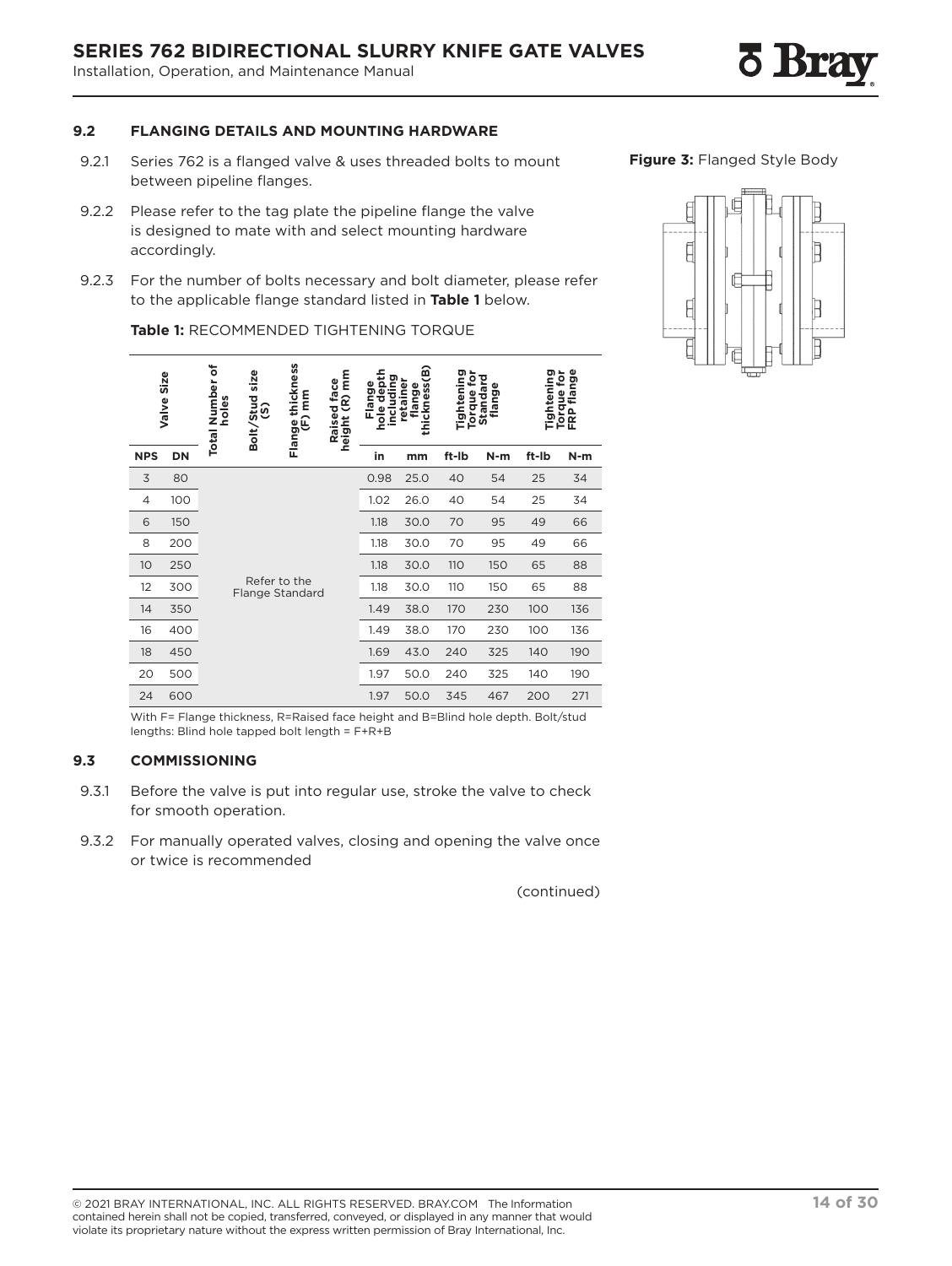- 9.3.3 For pneumatically operated valves with a double-acting cylinder, connect a closed airline to the upper actuator port and gradually increase the air supply pressure to the rated pressure on the nameplate to close the valve; repeat by connecting the airline to the other port to slowly stroke the valve back to open position. If movement with the rated air supply pressure is smooth, the valve is ready to be put into service.
- 9.3.4 For valves with spring-return actuators, use the air port to stroke the valve in one direction and release air slowly to stroke by spring in the opposite direction.
- 9.3.5 Ensure that the valve is stroking fully between the **OPEN** and **CLOSED** indicators provided. Normal stroke lengths for the valves are listed below in **Table 2**.

| <b>Size</b><br>(DN)  | 80   | 100  | 150  | 200  | 250   | 300   | 350   | 400   | 450   | 500   | 600   |
|----------------------|------|------|------|------|-------|-------|-------|-------|-------|-------|-------|
| Stroke<br>(mm)       | 122  | 130  | 198  | 250  | 300   | 358   | 415   | 455   | 495   | 535   | 660   |
| <b>Size</b><br>(NPS) | 3    | 4    | 6    | 8    | 10    | 12    | 14    | 16    | 18    | 20    | 24    |
| Stroke<br>(in)       | 4.80 | 5.12 | 7.80 | 9.84 | 11.81 | 14.09 | 16.34 | 17.91 | 19.49 | 21.06 | 25.98 |

**Table 2:** STROKE LENGTH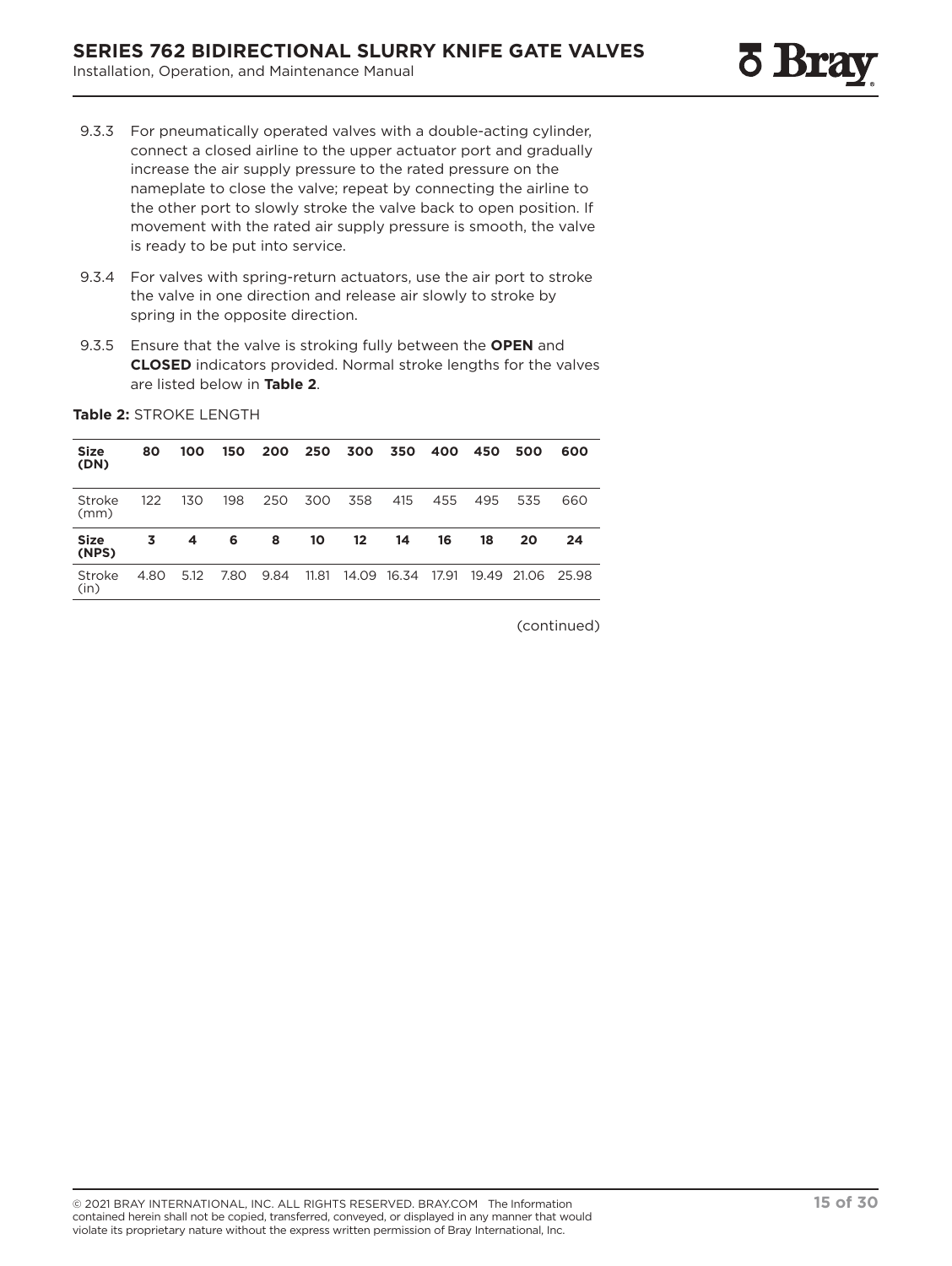### **9.4 MOUNTING ORIENTATION AND SUPPORTS**

- 9.4.1 Series 762 valve may be mounted in piping in any orientation; however, where possible, a vertical mounting on horizontally laid out piping is preferable and recommended.
- 9.4.2 The valve superstructure is designed to provide rigid mounting and generally no additional supports are required for valves mounted in vertical orientation. Additional supports may be necessary where specifically recommended by Bray for valves with exceptionally tall actuator assemblies, etc.
- 9.4.3 Where valves are mounted in **orientations where the valve shaft is not vertical (horizontal, slanted)** additional supports are recommended with pneumatic (or other powered actuators).
- 9.4.4 Typical recommended supports are shown in **Figures 4 & 5**; for any assistance on other types of mounting requirements, please contact Bray.

**Figure 5:** Valve with Actuator at 45°



**Figure 4:** Valve with Actuator



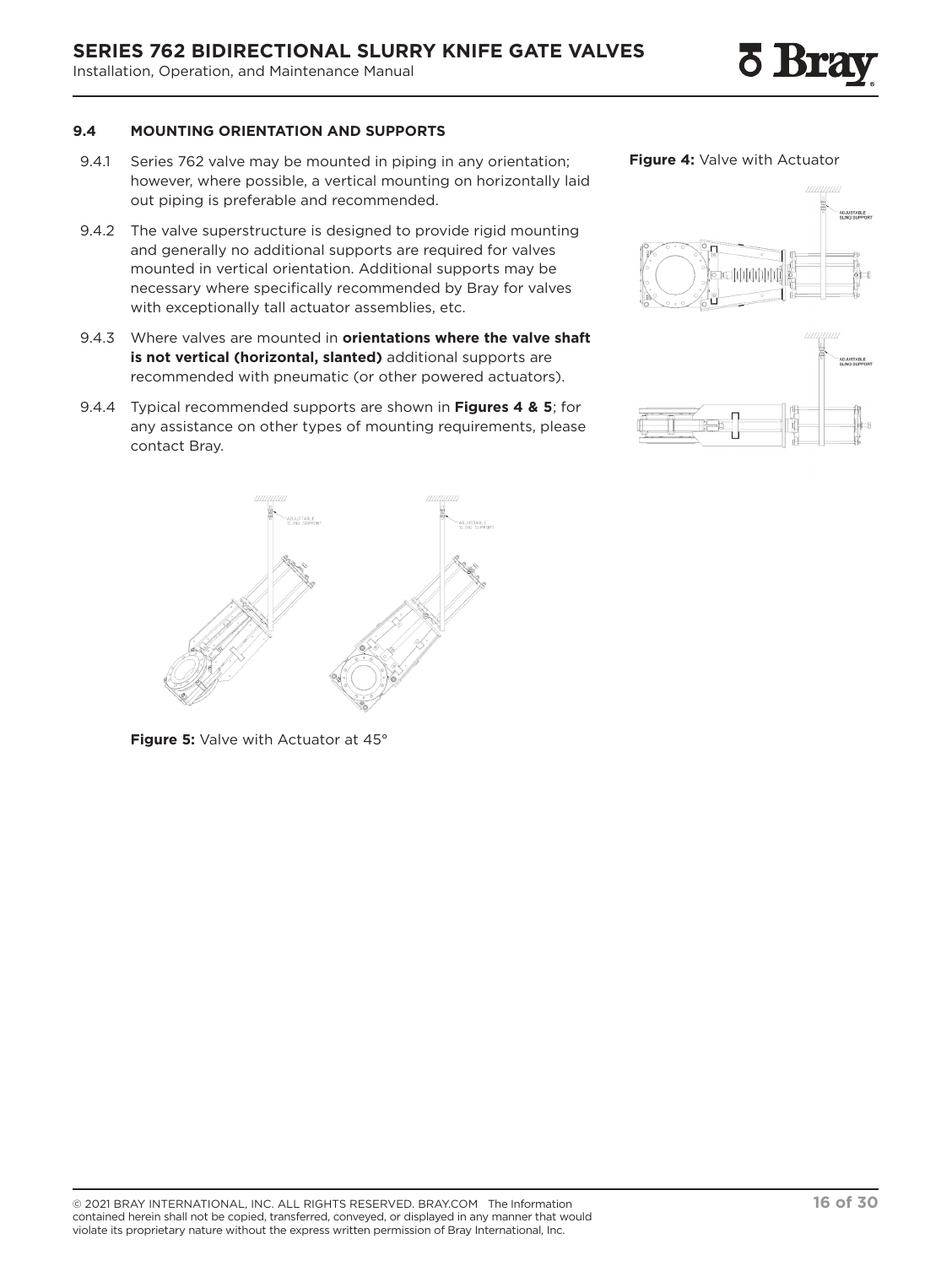### **10.0 OPERATION**

### **NOTICE**

Do not plug or restrict the ports of the drain plate, as this will prevent smooth operation.

- 10.0.1 Series 762 is suitable for on-off service and **not recommended** for throttling application.
- 10.0.2 The valve closes by moving the gate between the elastomer seats, providing a bubble tight shutoff.
- 10.0.3 When the valve is in full open condition, the elastomer seats butt against each other under a high compression load and form a leak free seal.
- 10.0.4 When the valve is closed, the seats seal against the gate face, isolating the two sides of the valve and connected pipelines.
- 10.0.5 When the gate moves, a gap is created between the faces of the seats that may allow media to flow, potentially clogging or jamming the body cavity of the valve.

### **NOTE: This needs to be purged and cleared out from the valve housing to have a smooth operation.**

- 10.0.6 Series 762 valves have a drainage area in the bottom of the valve.
- 10.0.7 This drain may be closed with an optional removable drain plate. The ports provided in this plate allow drainage of any accumulated line medium that may prevent full gate closure.
- 10.0.8 Flush with water from one of the ports to improve the draining action. With the drain plate in place, any solids, slurry, or flush water ejected from the valve can be handled in a controlled manner.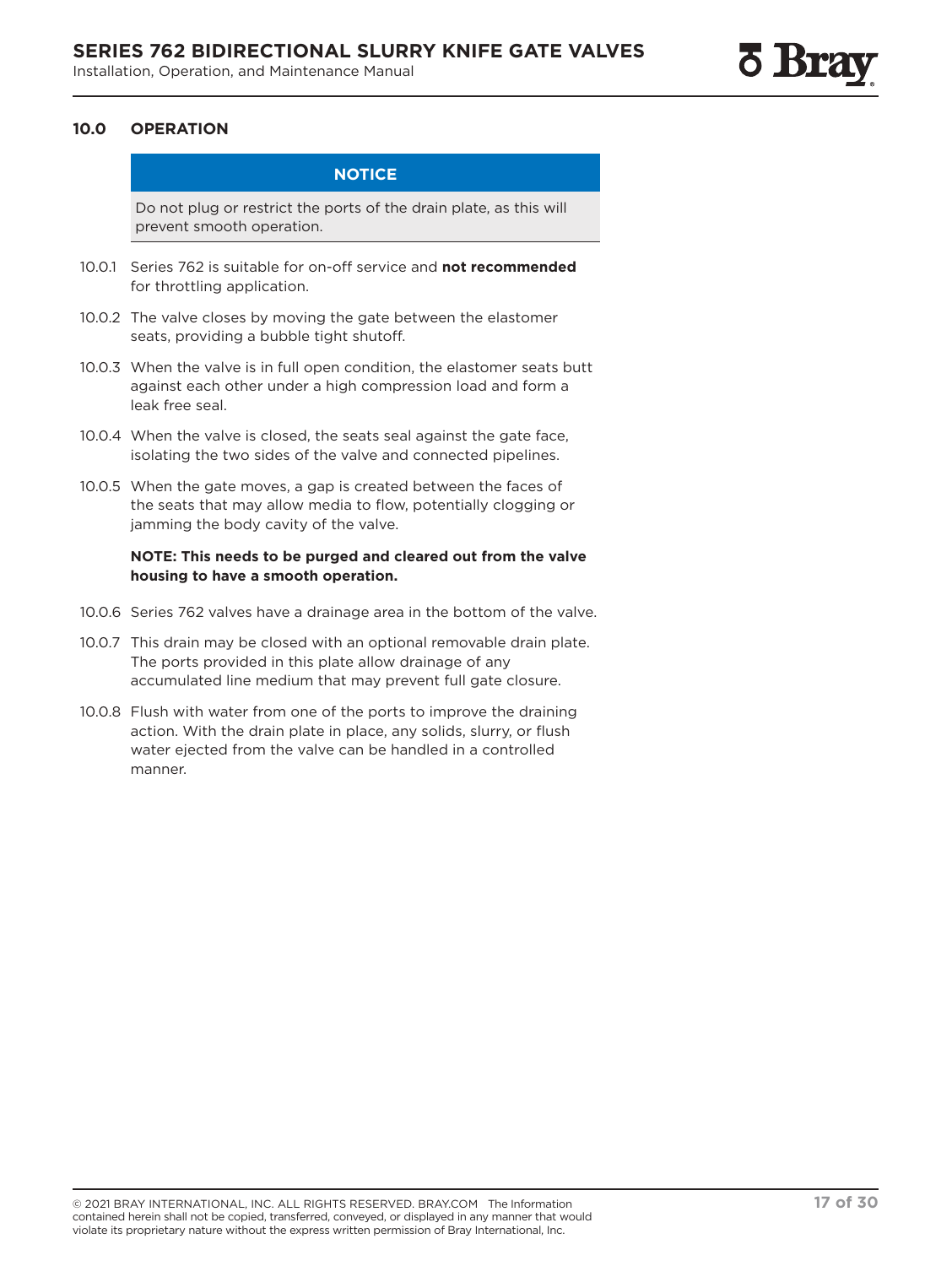### **11.0 ACTUATION AND TRAVEL STOPS**

### **WARNING**

Verify line is depressurized before installing, removing, or repairing a valve or operator.

Do not pressurize the line without an operator on the valve.

- **11.1** Series 762 valves may be supplied with a variety of actuation options.
- **11.2 MANUAL** Direct or bevel gear with hand wheel / chain wheel
- 11.2.1 These actuators are designed to operate without any routine maintenance. In case the operation is found to require excessive rim pull than normal (about 30 kgf), standard lubricant grease can be injected using a hand-held grease gun at the nipples provided; typical location of the grease nipple is shown in the exploded view (9).
- **11.3 PNEUMATIC** Double-acting or spring return cylinder
- 11.3.1 Bray pneumatic actuators use the following port connections, unless specially ordered otherwise. Connections are listed below in **Table 3.**

#### **Table 3:** PORT CONNECTIONS

| C80-C100 | C <sub>150</sub> -C <sub>200</sub> | C250-C500  |
|----------|------------------------------------|------------|
| 1/4"NPT  | $1/2$ " NPT                        | $3/4"$ NPT |

11.3.2 Please use air supply as indicated in the tag plate/order documentation, using suitably sized air filter regulator; other relevant details of the actuators are given in **Table 4** below.

### **Table 4:** AIR SUPPLY & TEMPERATURE

|                                              | Recommended                                                                                                                                                                            | <b>Typical</b><br><b>Selection</b> | <b>Maximum</b><br>Permissible |
|----------------------------------------------|----------------------------------------------------------------------------------------------------------------------------------------------------------------------------------------|------------------------------------|-------------------------------|
|                                              | Air Supply Pressure 44 to 102 psi (3 to 7 bar)                                                                                                                                         |                                    | 73 psi (5 bar) 102psi (7bar)  |
| <b>Maximum Ambient</b><br><b>Temperature</b> | 392°F (200°C) - Metal Cylinder w/Viton Seal<br>194°F (90°C) - Metal Cylinder w/Nitrile Seal<br>270°F (132°C) - FRP Cylinder w/Viton Seal<br>194°F (90°C) - FRP Cylinder w/Nitrile Seal |                                    |                               |
| <b>Minimum Ambient</b><br><b>Temperature</b> | $-4^{\circ}$ F (-20 $^{\circ}$ C)                                                                                                                                                      |                                    |                               |

- 11.3.3 Bray actuators are also designed to provide long duration trouble-free service without any routine maintenance or lubrication. They are suitable for use with a lubricated or nonlubricated air supply. For constructional details and replacement of worn out parts, please refer to the "Bray Pneumatic Actuator Installation & Operation Manual."
- 11.3.4 For actuators supplied by other vendors, please refer to the manufacturer manuals provided by Bray with the supply or the manufacturer's website. Please contact Bray for any assistance required.

<sup>© 2021</sup> BRAY INTERNATIONAL, INC. ALL RIGHTS RESERVED. BRAY.COM The Information **18 of 30** contained herein shall not be copied, transferred, conveyed, or displayed in any manner that would violate its proprietary nature without the express written permission of Bray International, Inc.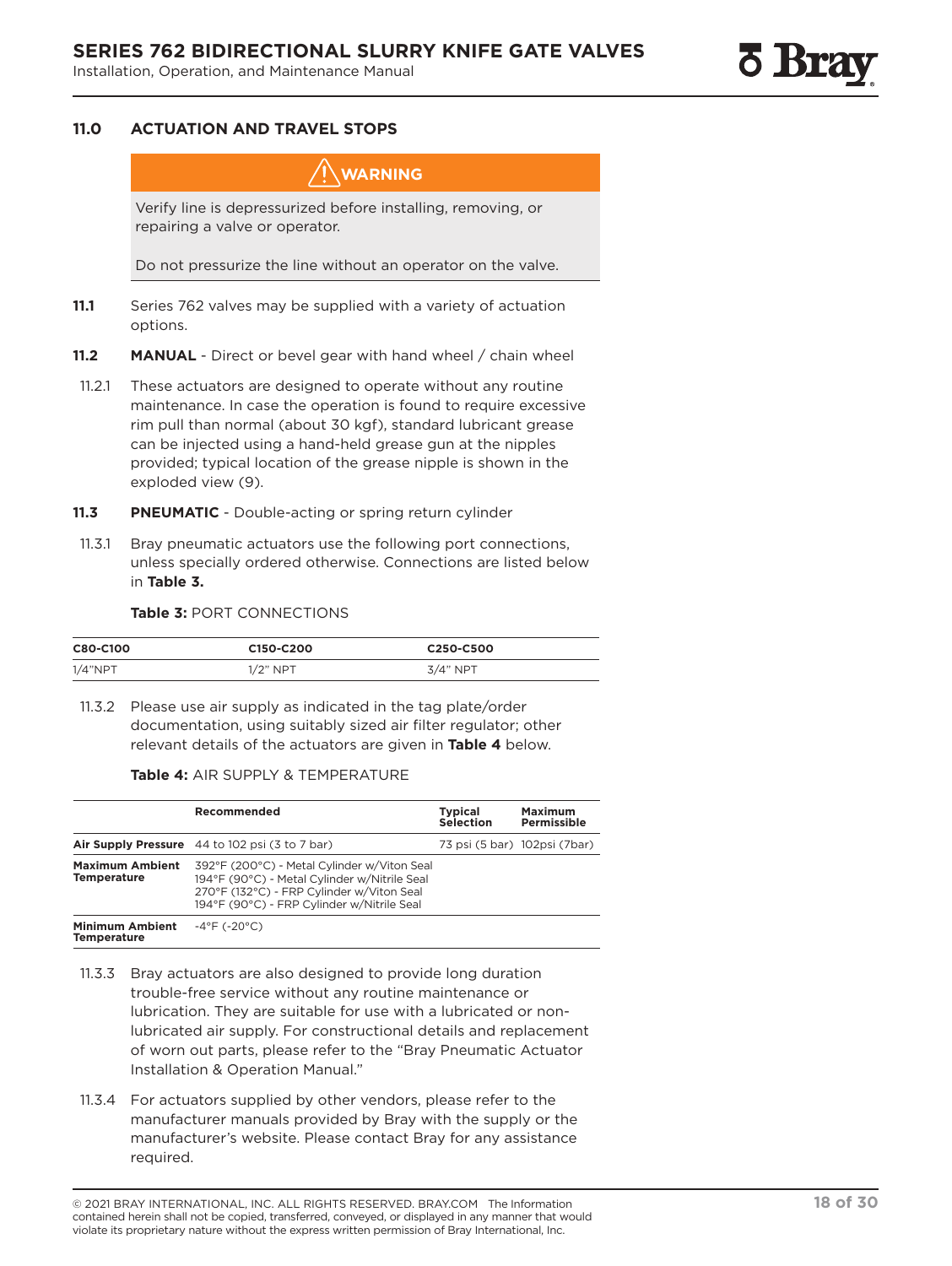### **12.0 LOCKOUT**

- **12.1** Series 762 valves are equipped with lockout tabs, lockout pins are optional.
- **12.2** If provided, the open-closed lockout brackets are designed to resist the normal valve operating thrust.
- 12.3 In order to assure complete lockout compliance, any actuated valve (Pneumatic or Hydraulic or Electric) must be placed in a "Zero energy state" by isolating all potential energy sources including electricity, operator supply air or hydraulic fluids.

## **CAUTION**

Valves supplied with spring to close or open have cylinders containing a mechanical spring which is compressed. In this case, the mechanical energy of the compressed spring cannot be placed in a ZERO ENERGY STATE. Take extreme care when inserting and removing the lockout pin. If the valve is actuated or the opposing pneumatic force is removed during the insertion process, the cylinder rod, gate and accompanying hardware will move and injury could occur.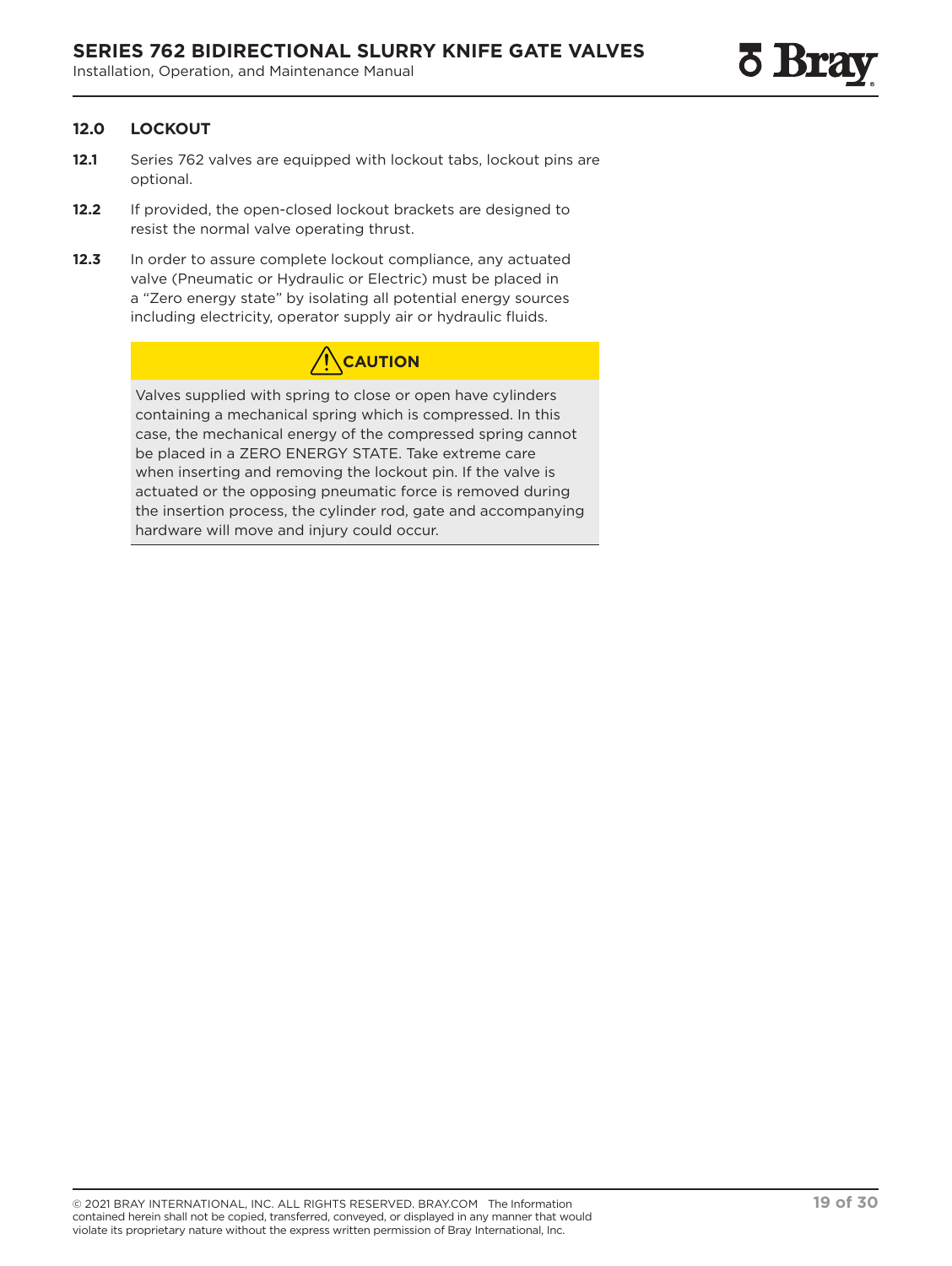### **13.0 STANDARD MAINTENANCE**

### **WARNING**

Verify line is depressurized before installing, removing, or repairing a valve or operator.

Do not pressurize the line without an operator on the valve.

## **WARNING**

After completing any alterations or maintenance procedures, the product must be tested to confirm performance requirements.

### **NOTICE**

Any modification or use of unauthorized parts voids any and all warranty considerations.

### **NOTICE**

Note assembly positions before removal.

- 13.0.1 Inspect the valve body assembly and gate at a regular interval. Check for any signs of corrosion, components wear and/or damage caused by process media.
- 13.0.2 Look for corrosion, galling or lack of lubrication in the valve stem, stem nut or extension stems. If the valve stem requires lubrication, utilize the grease fitting provided and pump standard bearing grease through the collar/yoke hub to lubricate the stem and stem nut assembly. Additional lubrication may be applied directly to stem or stem threads.

### **13.1 LUBRICATION**

### **WARNING**

Hydrocarbon based greases cannot be used to lubricate these valves as the elastomer seats will swell and disintegrate.

- 13.1.1 Series 762 valves are lubricated when assembled therefore lubrication before first usage is not required if the valves are not stored for an extended period.
- 13.1.2 Lubricate both sides of the valve with **silicon-based lubricant**, every 100 strokes for NPS 3 - 10 (DN 80 - 250) sizes and every 50 strokes for NPS 12 (DN 300) and greater sizes, after long periods of being left open or closed, or after infrequent cycling.

<sup>© 2021</sup> BRAY INTERNATIONAL, INC. ALL RIGHTS RESERVED. BRAY.COM The Information **20 of 30** contained herein shall not be copied, transferred, conveyed, or displayed in any manner that would violate its proprietary nature without the express written permission of Bray International, Inc.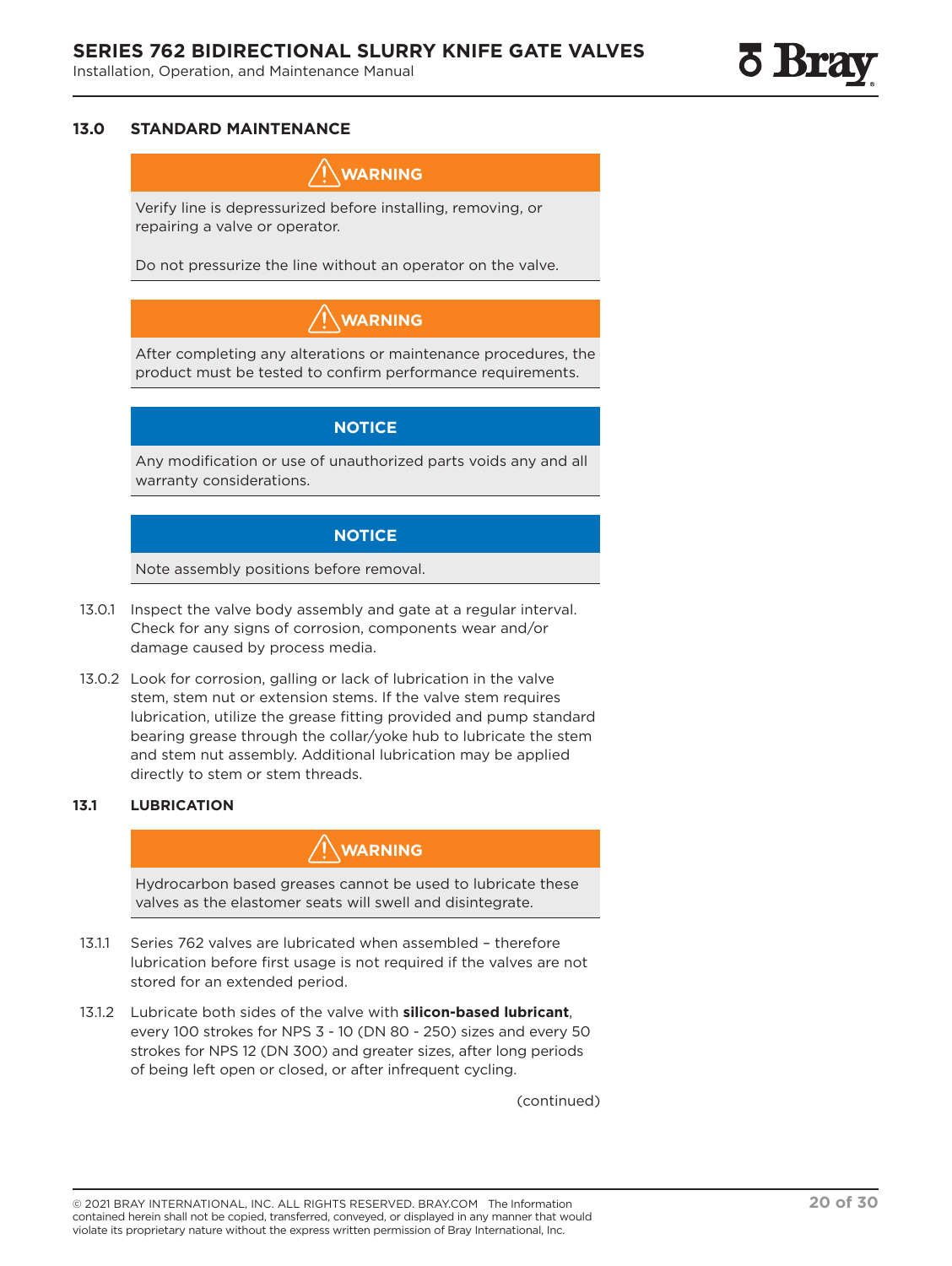- 13.1.3 **Recommended lubricant:** DOW III, DOW 4, DOW 44 (or eq.) **Recommended application:**
	- 1. Using a hand grease gun with 6mm nozzle size or with suitable automatic lubricators (Perma Flex 125 or similar)
	- 2. Lubricate the gate surface on both sides at full open position.

### **13.2 BODY FLUSHING AND DISCHARGE**

### **NOTICE**

Any additional piping system must not be capped or otherwise prevented from flowing freely as this may cause clogging of the valve.

- 13.2.1 Media discharge during operation is normal for the series 762 valve. This helps to prevent any solids from building up between the seats that would prevent a tight seal when the valve in the fully open or closed position.
- 13.2.2 Discharge can be managed with the use of a drain plate with drain holes (optional) or with a drain pan (optional). The drain plate holes should be connected to a customer-supplied drain piping or left to drain or drain plates should be removed for satisfactory operation of the valve.
- 13.2.3 A drain pan is recommended if the application involves high concentration slurries with possible higher deposits and can be used to flush the body cavity.

### **13.3 RECOMMENDATIONS FOR DISCHARGE CONTROL**

- > ALWAYS take care to avoid personnel coming into contact with discharge.
- > Wear appropriate personal protective equipment as required.
- > When operating a manual valve, be aware of and stay away from discharge.
- > Do not install valves over walkways, electrical or other critical equipment without the use of a drain pan/drain plate or similar device.
- > Do not cap or close off both ends of the drain pan. This can result valve failure.
- > One end of the drain pan can be used as flush inlet.
- > Additional drain piping may be attached to the drain pan to direct discharge to a collection or drainage point. Use of noncollapsible, rigid pipe is recommended. Using hose or other collapsible types of pipe extension is not recommended.
- > Keep pipe extensions clear of build-up by flushing or cleaning regularly.

### **WARNING**

Valves are provided with elastomer seats and other parts. Do not exceed the maximum temperature/pressure indicated in the nameplate even for short duration.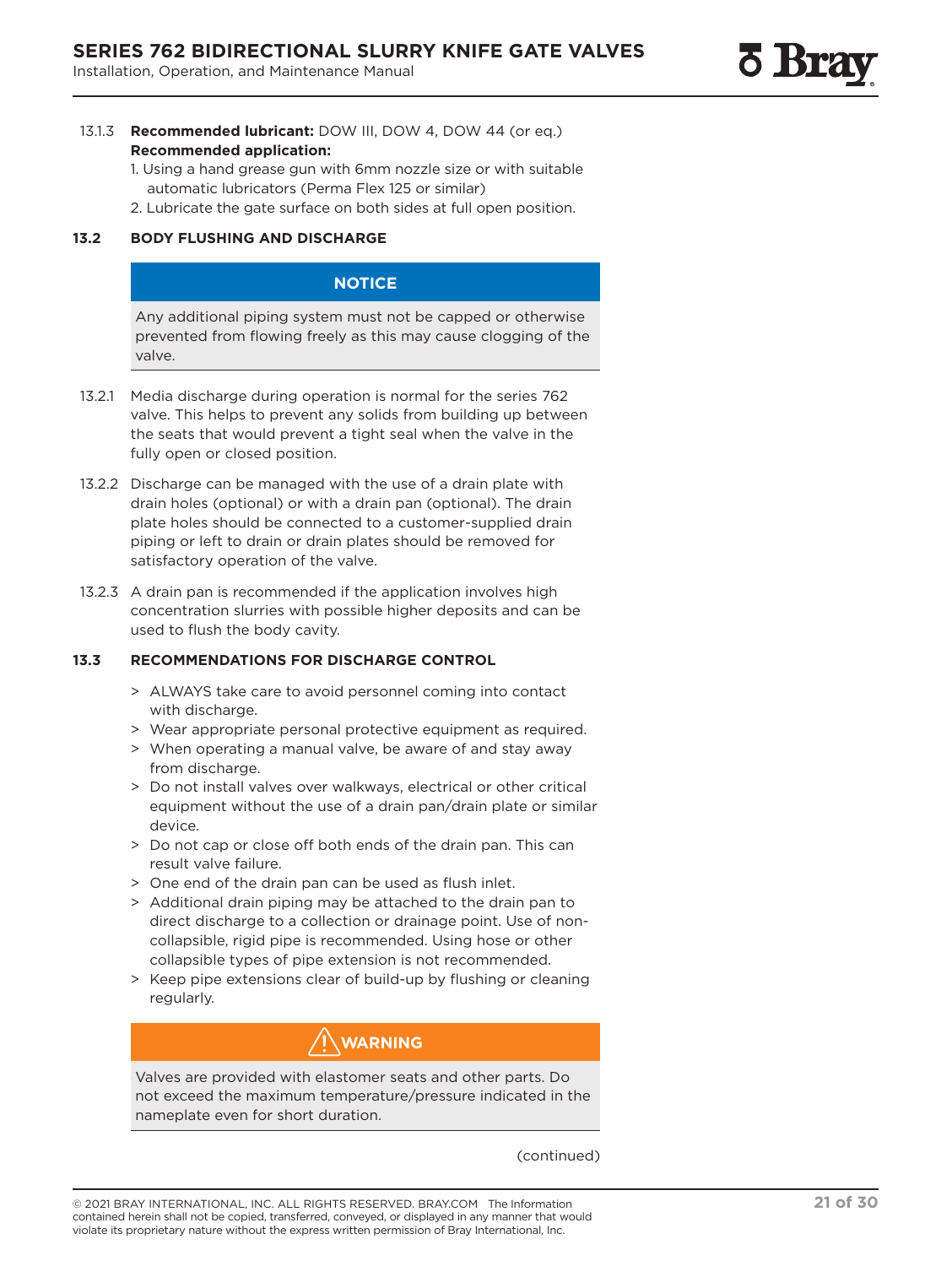## **WARNING**

Do not operate the valves with the drain plate drain holes plugged; drain holes should be connected suitably to flushing lines and flushed periodically using suitable flushing media to avoid any material buildup in the bottom valve body. **Operating the valves with material buildup in the body bottom part will seriously affect functioning and/or may damage the valve parts.**

## **WARNING**

We recommend use of only oil-free lubricants. **Do not use oil/hydrocarbon-based lubricants in valves supplied with EPDM seats.**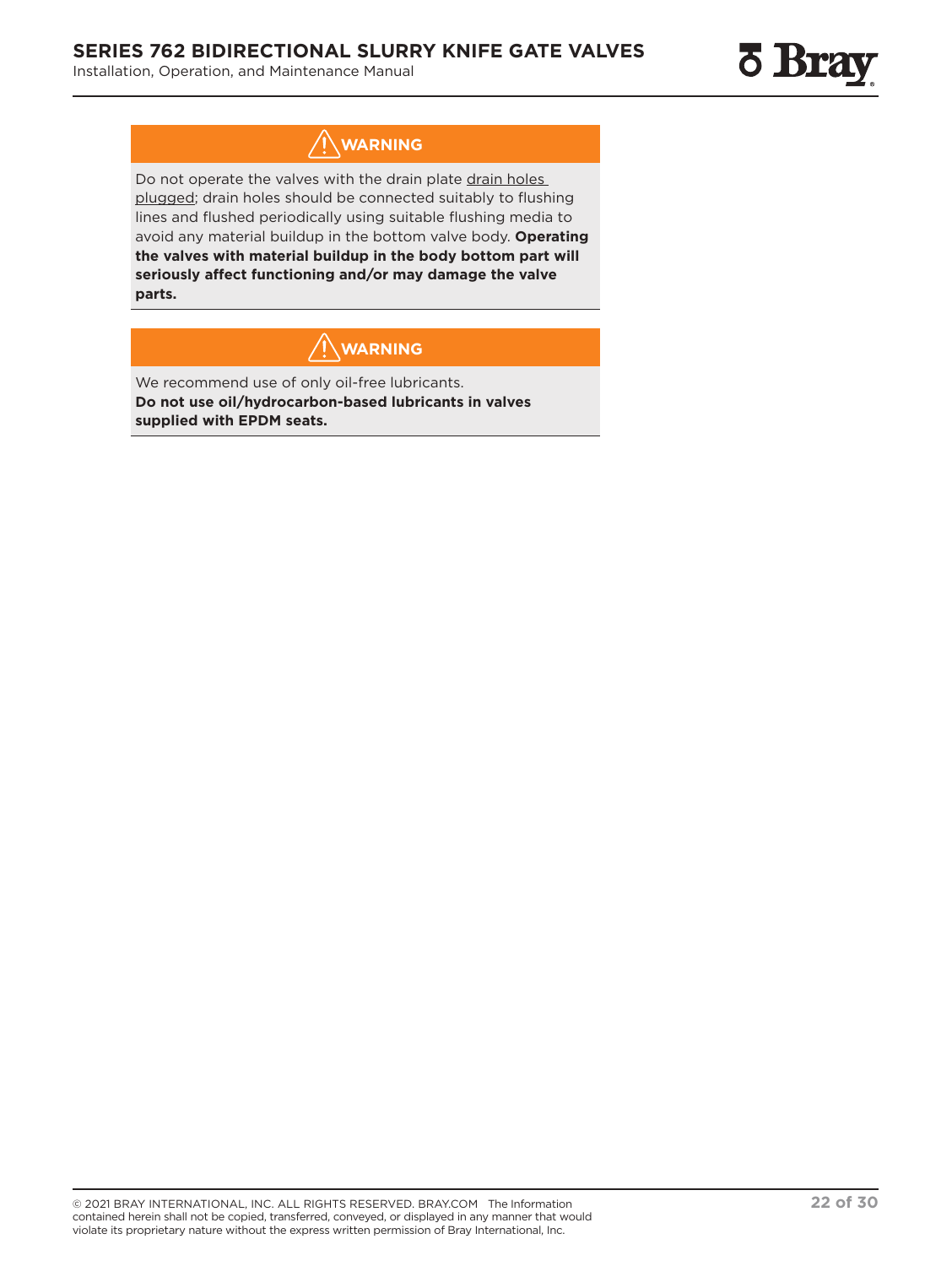

### **14.0 FIELD ADJUSTMENTS**

**WARNING**

Verify line is depressurized before installing, removing, or repairing a valve or operator.

Do not pressurize the line without an operator on the valve.

### **14.1 REPLACEMENT OF PARTS AND MODIFICATIONS**

14.1.1 Parts listed in **Table 5** below may wear out and require replacement during the normal life of the valve; they may be replaced on-site by the user with spare parts supplied by Bray.

### **TABLE 5:** REPLACEMENT PARTS

| <b>PART#</b> | <b>DESCRIPTION</b> | <b>MATERIAL</b> | QTY PER<br><b>VALVE</b> | <b>RECOMMENDED REPLACEMENT</b><br>QTY          |
|--------------|--------------------|-----------------|-------------------------|------------------------------------------------|
|              | Seat               | See name plate  | 2                       | One or both as required<br>based on inspection |
|              | Gate               | See name plate  |                         | One                                            |
| 4            | Secondary Seal     | <b>EPDM</b>     |                         | Complete set                                   |
| 17           | Seat Retainer      | See name plate  | 2                       | One or both as required<br>based on inspection |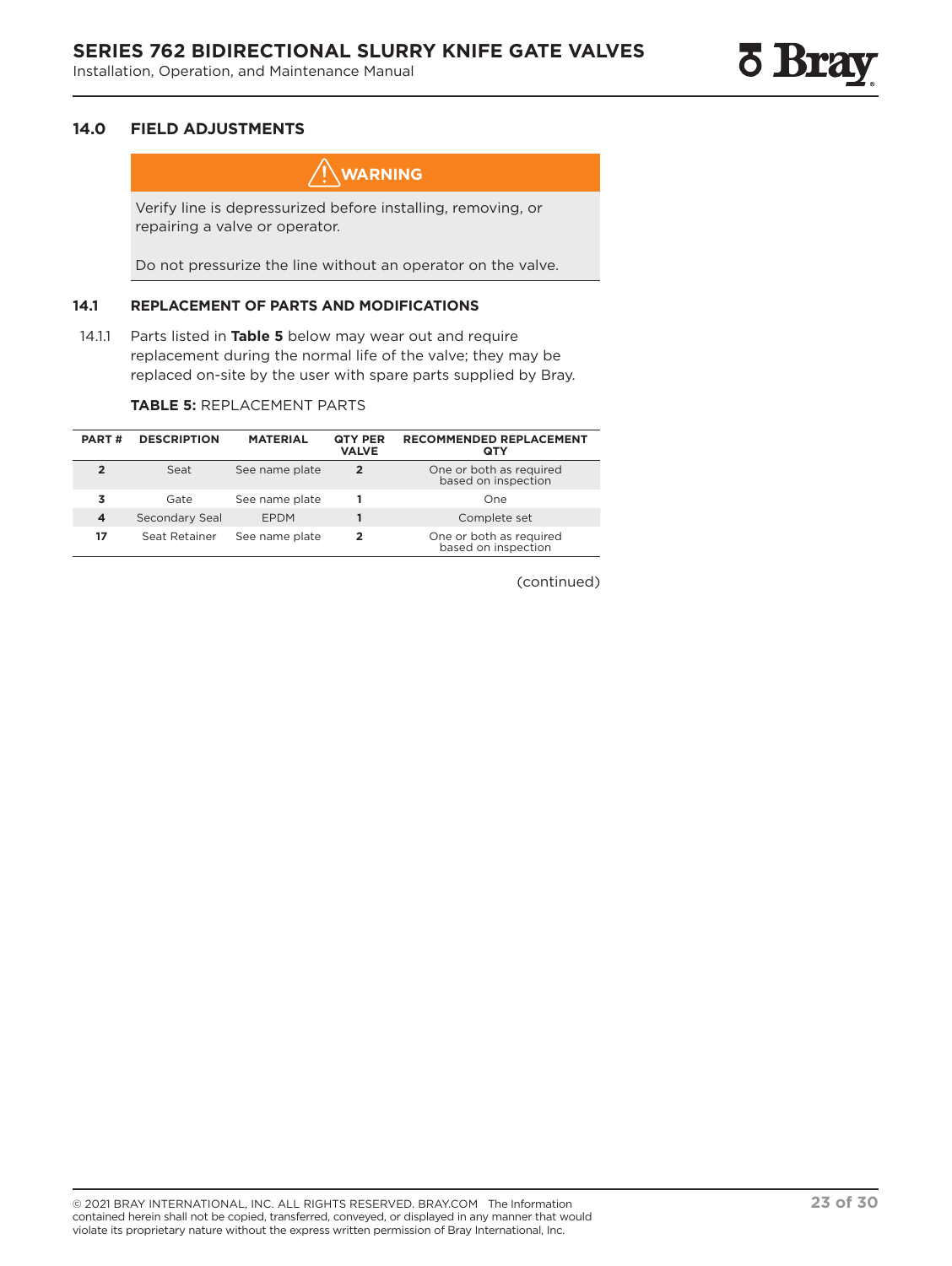### **SERIES 762 BIDIRECTIONAL SLURRY KNIFE GATE VALVES**

Installation, Operation, and Maintenance Manual

### **14.2 SEAT REPLACEMENT**

- 14.2.1 1. Relieve the line pressure and close the valve. Flush the line if necessary.
	- 2. Retract the gate to full open condition.
	- 3. Remove the valve from the line.
	- 4. Clamp the valve in the vertical position (up to 12"/300mm) and in the horizontal position (for the sizes above 12"/300mm) to a fixture. Do not block the valve port when clamping the valve. An overhead hoist may be needed for larger size valves.
	- 5. Verify that the valve bore is clear of all debris, scale, and elastomer residue.
	- 6. Remove the retainer flange bolts taking caution to prevent retainer flanges from falling free. Remove the retainer flanges from the valve.
	- 7. Remove the seats from the valve by gently pulling them out.
	- 8. Lay the valve down in a horizontal position on a flat surface.
	- 9. Check the bore diameter for unusual or excessive wear. If found, valve housing may require replacement.
	- 10. Lubricate the O.D. and sealing lip of the first seat. Use recommended lubricant.
	- 11. Install the seat, being careful to center the flange end in the bore of the housing.
	- 12.Place a retainer flange on the top of the seat. Align the retainer flange bolt holes with the matching holes in the round flange. Align the I.D. of the seat and retainer flange.
	- 13.Install the retainer bolts. Only tighten sufficiently to allow installation of the next bolt. Continue this until all bolts are installed.
	- 14.Once all bolts are in place, tighten the retainer flange bolts using a cross pattern until there is a  $0" - \frac{1}{8}"$  (0 - 3 mm) gap between the retainer flange and the housing. Do not cycle valve with only one seat in place.
	- 15.Turn the valve over so the installed seat is on the flat surface.
	- 16.Lubricate the O.D. and sealing lip of the second seat. Use recommended lubricant.
	- 17. Install the second seat and retainer flange in a similar way.
	- 18.The valve is now ready for installation. The gate must remain in the open position until the valve is installed and ready for operation.



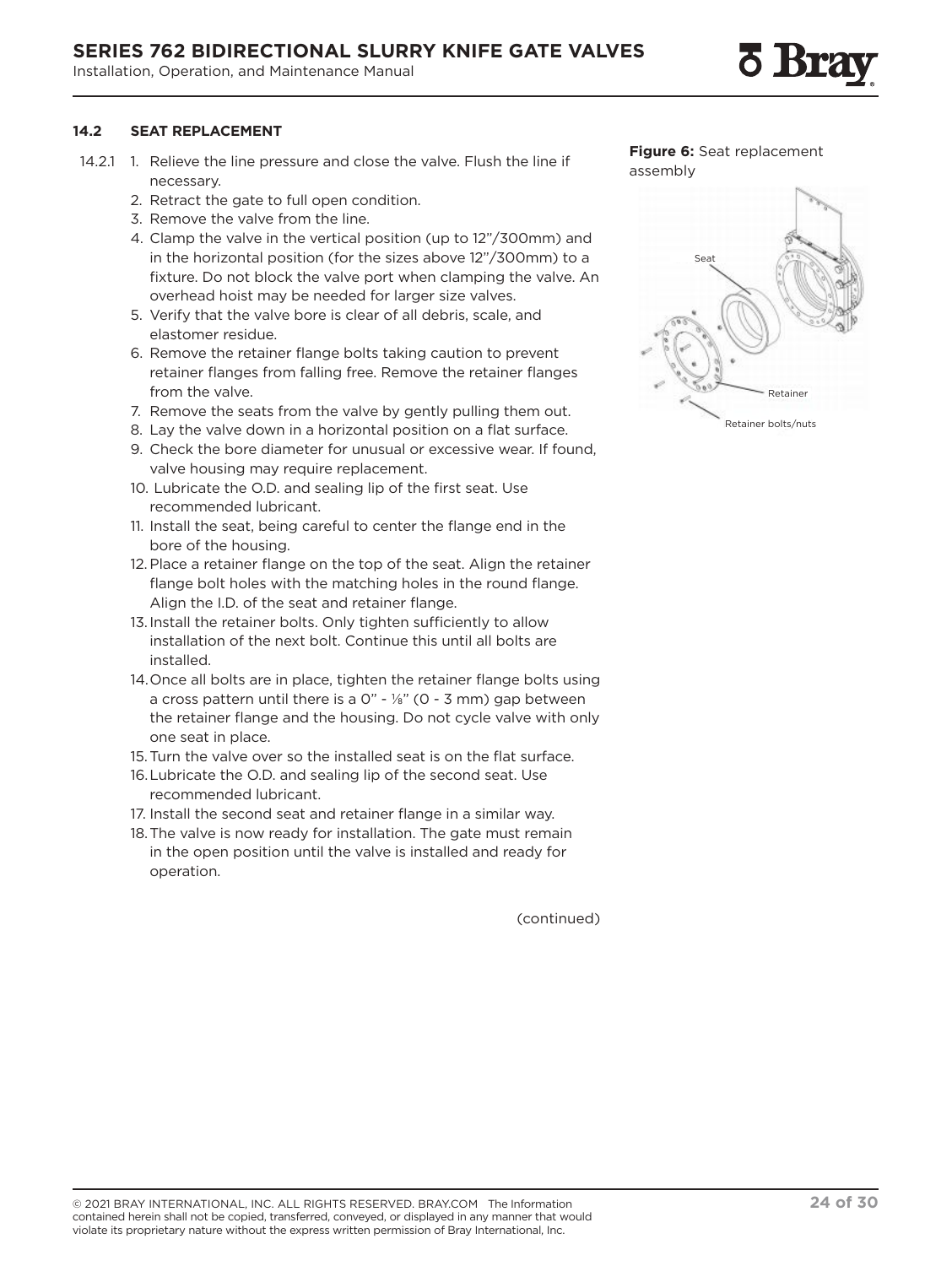### **14.3 GATE REPLACEMENT**

- 14.3.1 1. Relieve the line pressure and open the valve. Flush the line if necessary.
	- 2. Remove the cylinder port tubing and vent the air inside the cylinder if the valve with Pneumatic operated.
	- 3. Remove the seat as per seat replacement procedure.
	- 4. Lock the gate in opened position using a suitable locking pin in the holes provided.
	- 5. If the valves are supplied with bellows, ensure stem is not rotated, as rotation will damage the bellows.
	- 6. Disassemble the super structure by removing the fasteners with body.
	- 7. Lift the damaged/old gate & superstructure from the body assembly using suitable sling strapped below the base plate of superstructure. An overhead hoist may be required for larger size valves.
	- 8. Lay the superstructure & old gate assembly in horizontal position & disconnect the stem/Piston rod from the gate by removing the clevis bolts & nuts.
	- 9. Remove the secondary seal, wiper and retainer and inspect the seal for suitability to reuse.
	- 10. Lubricate the new gate and install it in body carefully.
	- 11. Insert the secondary seal back into the packing chamber.
	- 12. Re-attach the wiper and secondary seal retainer onto the valve body.
	- 13. Tighten the secondary seal retainer bolts.
	- 14. Inject the recommended lubricant at the grease nipple.
	- 15. Mount the actuator and super structure on the valve.
	- 16. Hand tighten the body bolting to the superstructure.
	- 17. Tighten the actuator bolting.
	- 18. Connect the gate and stem by clevis bolts and nuts.
	- 19. Lower the stem by rotating the hand wheel clockwise (or by applying air gradually for cylinder operated valves) while holding the stem and fasten the stem to the gate with bolts and nuts.
	- 20.Operate the valve for a few cycles and then tighten the body to superstructure bolting as per the recommended torque as per Table Install the seat as per above procedure.
	- 21. Adjust and ensure the gate positions from top of the body according to **Table 2** on page 15.
- 14.3.2 Changing or repair of other valve parts by users is not recommended; please contact Bray for any further advice and assistance.

(continued)







### **Figure 8:** Gate Removal



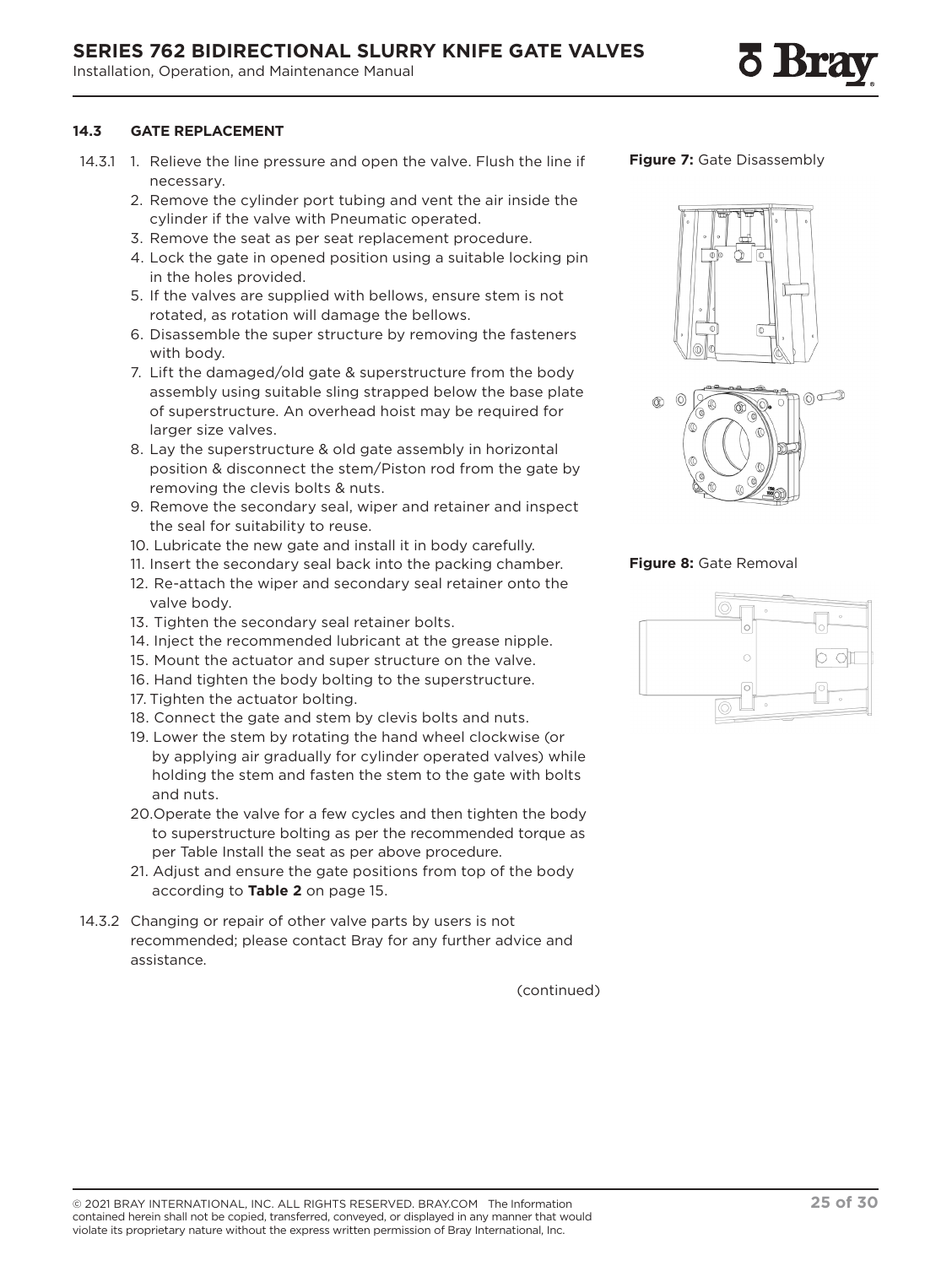### **14.4 SECONDARY SEAL REPLACEMENT** (CHEST SEAL)

#### 14.4.1 **DISASSEMBLY**

- 1. Relieve the line pressure and close the valve. Flush the line if necessary.
- 2. Retract the gate to full open condition.
- 3. Remove the valve from the line.
- 4. Secure the valve in the vertical position (up to 12"/300mm) and in the horizontal position (for the sizes above 12"/300mm) to a fixture. An overhead hoist may be needed for larger size valves.
- 5. Remove the clevis bolts from the clevis.
- 6. Remove the frame to housing bolts. Lift the frame and actuator assembly off the housing to allow the secondary seal and gate removal.
- 7. Loosen the secondary seal retainer plate bolts.
- 8. Remove the gate. While the gate is available, inspect it for sharp edges or other damage. Replace it as needed.
- 9. Remove all fasteners and washers that hold the secondary seal plate in place.
- 10. Remove the secondary seal retainer plate.
- 11. Remove the secondary seal.

#### 14.4.2 **REASSEMBLY**

- 1. Using an approved lubricant, completely fill all internal cavities of the new secondary seal.
- 2. Insert the new lubricated secondary seal into the valve housing.
- 3. Place the secondary seal retainer plate into position.
- 4. Replace and hand tighten all the retainer plate fasteners and washers.
- 5. Apply approved lubricant to the tapered faces of the gate for ease of re-installation.
- 6. Press the gate through the secondary seal into the valve housing until the gate reaches Dimension A, **Table 6, Figure 9**.
- 7. Fully tighten all the retainer plate fasteners.
- 8. Reinstall the actuator/frame assembly with fasteners loosely tightened.
- 9. Reconnect the gate to the actuator.
- 10. Cycle the valve to full open position and check the gate position (dimension B, **Table 6**). Adjust as required.
- 11. Cycle the gate full closed and full open to ensure a smooth and proper operation.
- 12. The valve is now ready for installation. The gate must remain in the open position until the valve is installed and ready for operation.

#### **Table 6:** STROKE LENGTH

|            | <b>VALVE SIZE</b> | А<br>(in) | в<br>(in) | А<br>(mm) | в<br>(mm) |
|------------|-------------------|-----------|-----------|-----------|-----------|
| <b>NPS</b> | DN                |           |           |           |           |
| 3          | 80                | 1.69      | 6.50      | 43        | 165       |
| 4          | 100               | 2.28      | 7.40      | 58        | 188       |
| 6          | 150               | 2.52      | 10.31     | 64        | 262       |
| 8          | 200               | 2.40      | 12.24     | 61        | 311       |
| 10         | 250               | 2.56      | 14.37     | 65        | 365       |
| 12         | 300               | 2.52      | 16.61     | 64        | 422       |
| 14         | 350               | 4.21      | 20.55     | 107       | 522       |
| 16         | 400               | 3.70      | 21.61     | 94        | 549       |
| 18         | 450               | 3.58      | 23.07     | 91        | 586       |
| 20         | 500               | 4.09      | 25.16     | 104       | 639       |
| 24         | 600               | 4.80      | 30.79     | 122       | 782       |

### **Figure 9:** Setting the Stroke

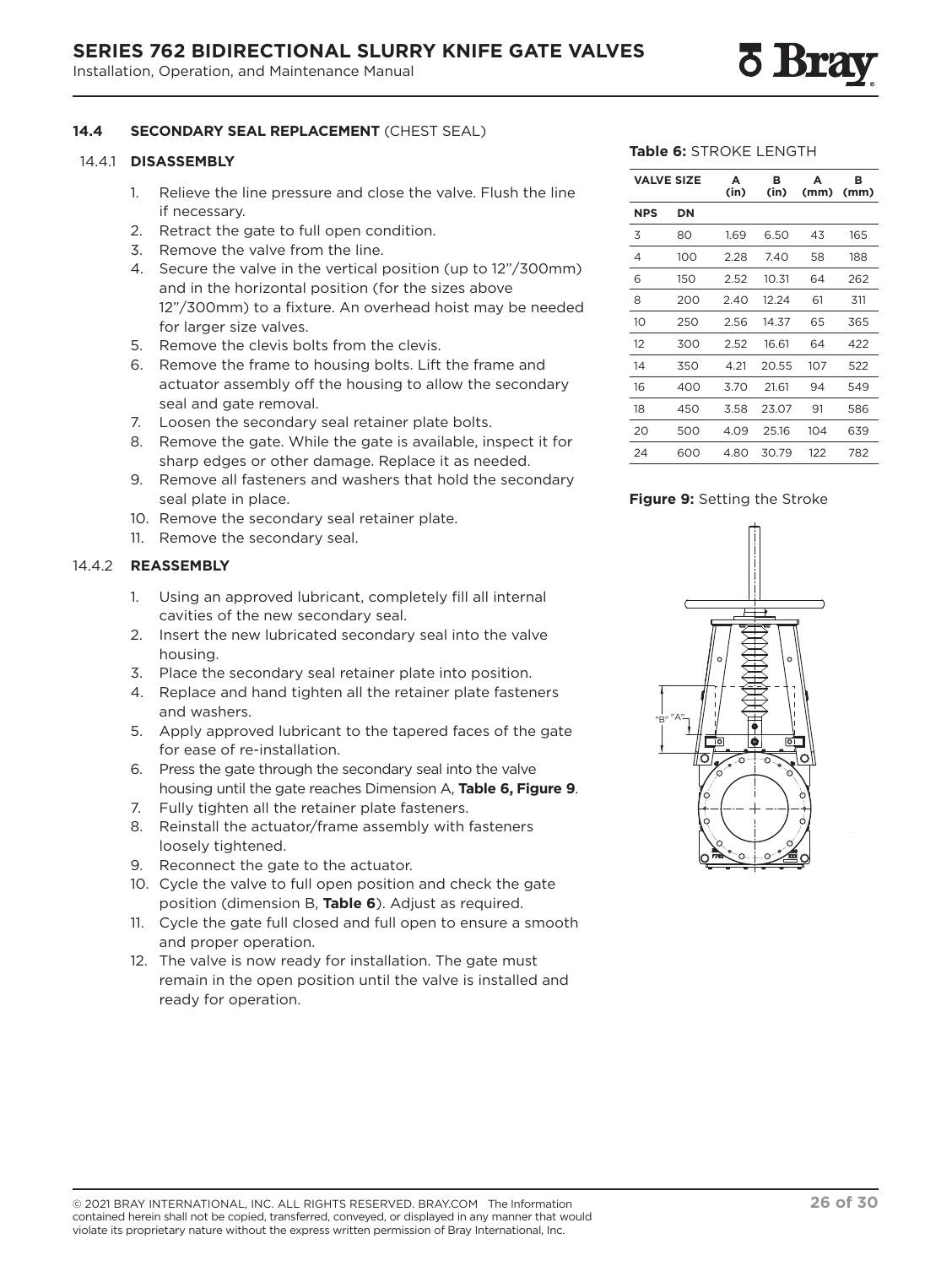### **15.0 ACTUATOR CONVERSION**

- **15.1** Most Bray valve models can be changed from manual actuation to pneumatic actuation with Bray Pneumatic actuators in the field without additional parts.
- **15.2** To convert a manually operated valve to pneumatic, please follow steps below:

#### **REMOVE THE HANDWHEEL ACTUATOR ASSEMBLY:**

- 15.2.1 Relieve the line pressure and close the valve. Flush the line if necessary.
- 15.2.2 Disconnect the stem from the gate by removing the clevis bolt and nut. (**Figure 10**: Items 8 & 9)
- 15.2.3 Remove the hand wheel assembly fasteners in super structure. (**Figure 10**: Item 4)
- 15.2.4 Remove the hand wheel assembly along with stem and clevis.

### **INSTALL THE PNEUMATIC ACTUATOR ASSEMBLY:**

- 15.2.5 Remove the clevis from the piston rod in the actuator assembly (**Figure 10**: Item 5)
- 15.2.7 Place the actuator on the super structure and fasten loosely. (**Figure 11**: Item 3)
- 15.2.8 Give air supply to actuator and extend the piston rod towards closing position.
- 15.2.9 Insert the bellows and bellow flange in the piston rod. Remove the bolts used for actuator mounting with the super structure
- 15.2.10 Insert the actuator mounting bolts through the bellow flange and hand tighten. Keep the assembly loose and floating.
- 15.2.11 Attach the clevis with actuator piston rod.
- 15.2.12 Apply the air slightly to the actuator to lower the piston rod and fasten the gate.
- 15.2.13 Adjust and ensure the gate positions from top of the body.
- 15.2.14 Ensure the whole assembly is aligned correctly.
- 15.2.15 Give air supply to actuator assembly and ensure smooth operation of the valve.
- 15.2.16 Tighten hose clip to keep the bellows fastened with piston rod.
- 15.2.17 Fully tighten the actuator mounting bolts. (**Figure 11**: Item 10)

**Figure 10:** Handwheel Actuator Conversion



### **Figure 11:** Pneumatic Actuator Conversion



### **Table 7:** PARTS

|    | Item No. Part Name             |
|----|--------------------------------|
| 1  | Superstructure Assembly        |
| 2  | Handwheel Assembly             |
| 3  | <b>Pneumatic Operator</b>      |
| 4  | Handwheel Assembly Fasteners   |
| 5  | <b>Screwed Clevis</b>          |
| 6  | <b>Bellows</b>                 |
| 7  | <b>Bellows Flange</b>          |
| 8  | Clevis Bolt                    |
| 9  | Clevis Nut                     |
| 10 | <b>Actuator Mounting Bolts</b> |

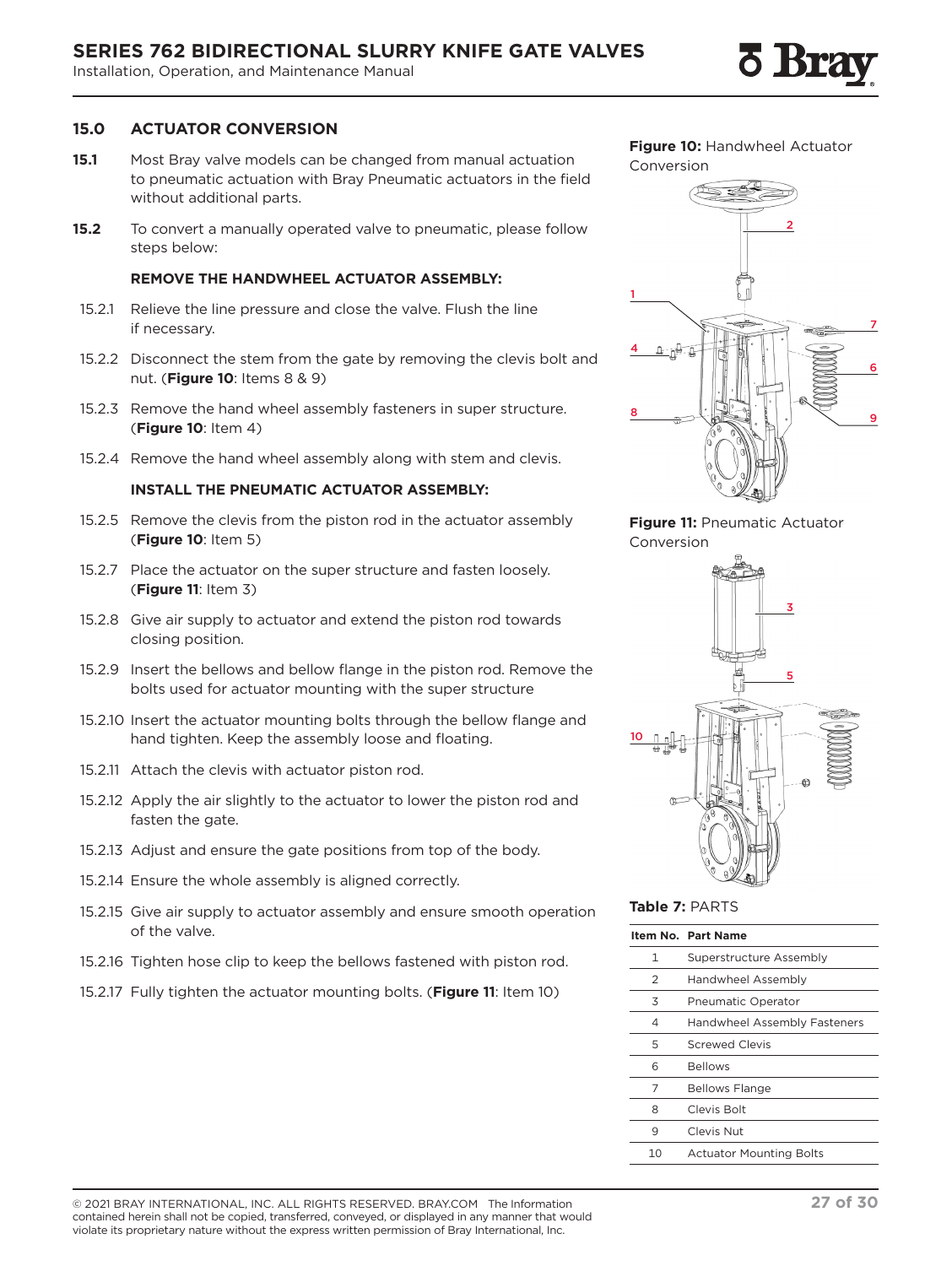

### **16.0 TROUBLESHOOTING**

| <b>TROUBLE</b>                        | <b>POSSIBLE CAUSE</b>            | <b>SOLUTION</b>                                        |
|---------------------------------------|----------------------------------|--------------------------------------------------------|
| In fully closed position, valve leaks | Seat is worn out or torn         | Replace seat                                           |
|                                       | Seat is worn out or torn         | Replace gate                                           |
| In fully open position, valve leaks   | Seat is worn out                 | Replace seat                                           |
|                                       | Improper stroke                  | Check and adjust stroke per IOM                        |
| Valve jerks during open and close     | Superstructure fasteners loosen  | Tighten the super structure<br>fasteners               |
|                                       | Insufficient air supply          | Pneumatic operated valves:<br>Increase supply pressure |
|                                       | Solenoid valve dust accumulation | Remove and clean solenoid valve                        |
|                                       | Piston rod seal damaged          | Replace seal                                           |

#### **NOTES:**

> Bray does not accept any responsibility for the product if wear parts not tested and approved by Bray are used.

> Bray does not accept any responsibility for the product if maintenance instructions are not followed during maintenance.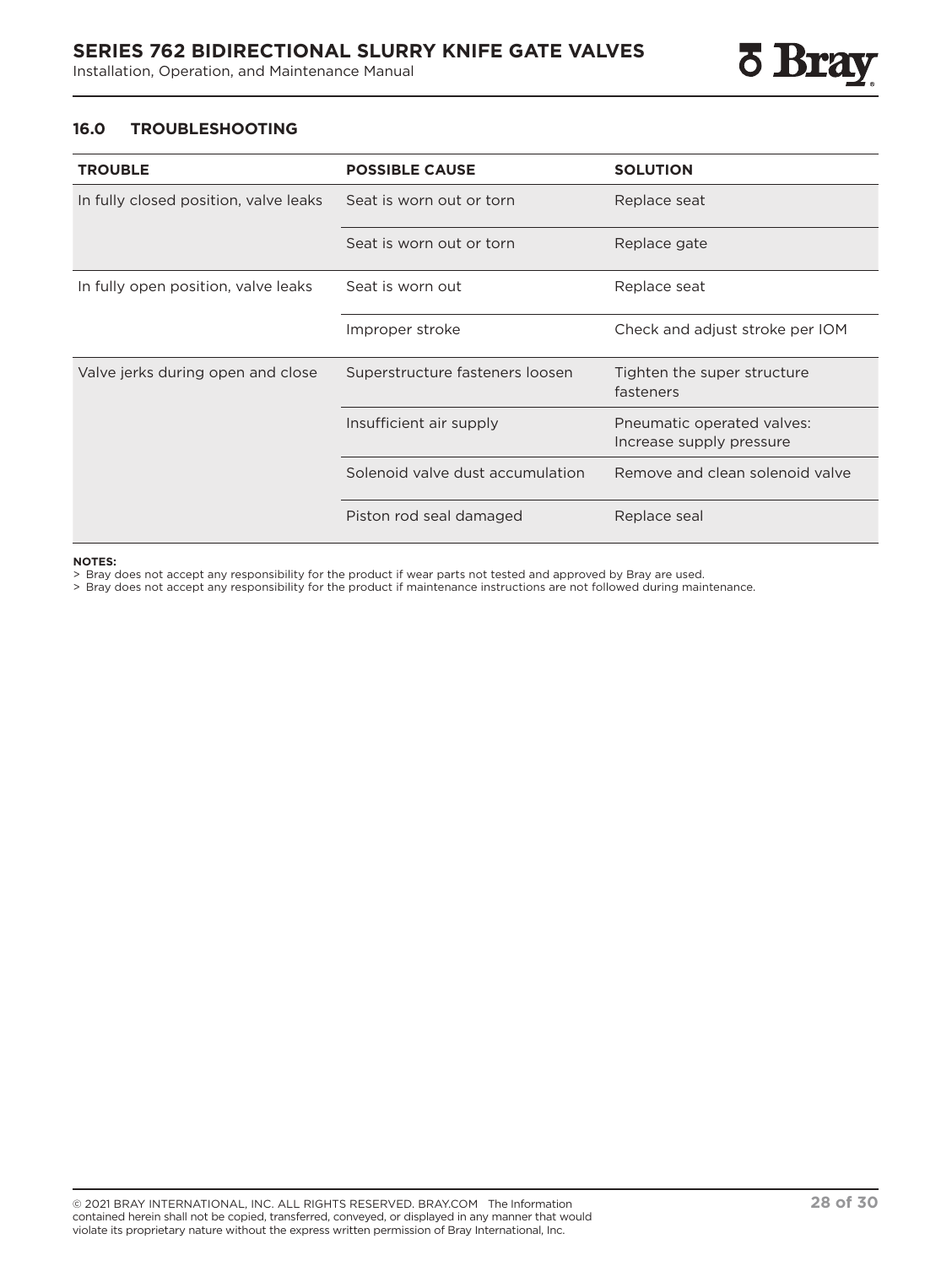

### **17.0 RETURN MERCHANDISE AUTHORIZATION**

- **17.1** All products that are returned require a Return Merchandise Authorization (RMA). Contact a Bray representative to obtain authorization and shipping instructions.
- **17.2** The following information must be provided when submitting RMA.
	- > Serial number
	- > Part number
	- > Month and year of manufacture
	- > Actuator specifics
	- > Application
	- > Media
	- > Operating temperature
	- > Operating pressure
	- > Total estimated cycles (since last installation or repair)

**NOTE**: Product information is provided on identification tag attached to device.

### **NOTICE**

Materials must be cleaned and sanitized prior to return. MSDS sheets and Declaration of Decontamination are required.